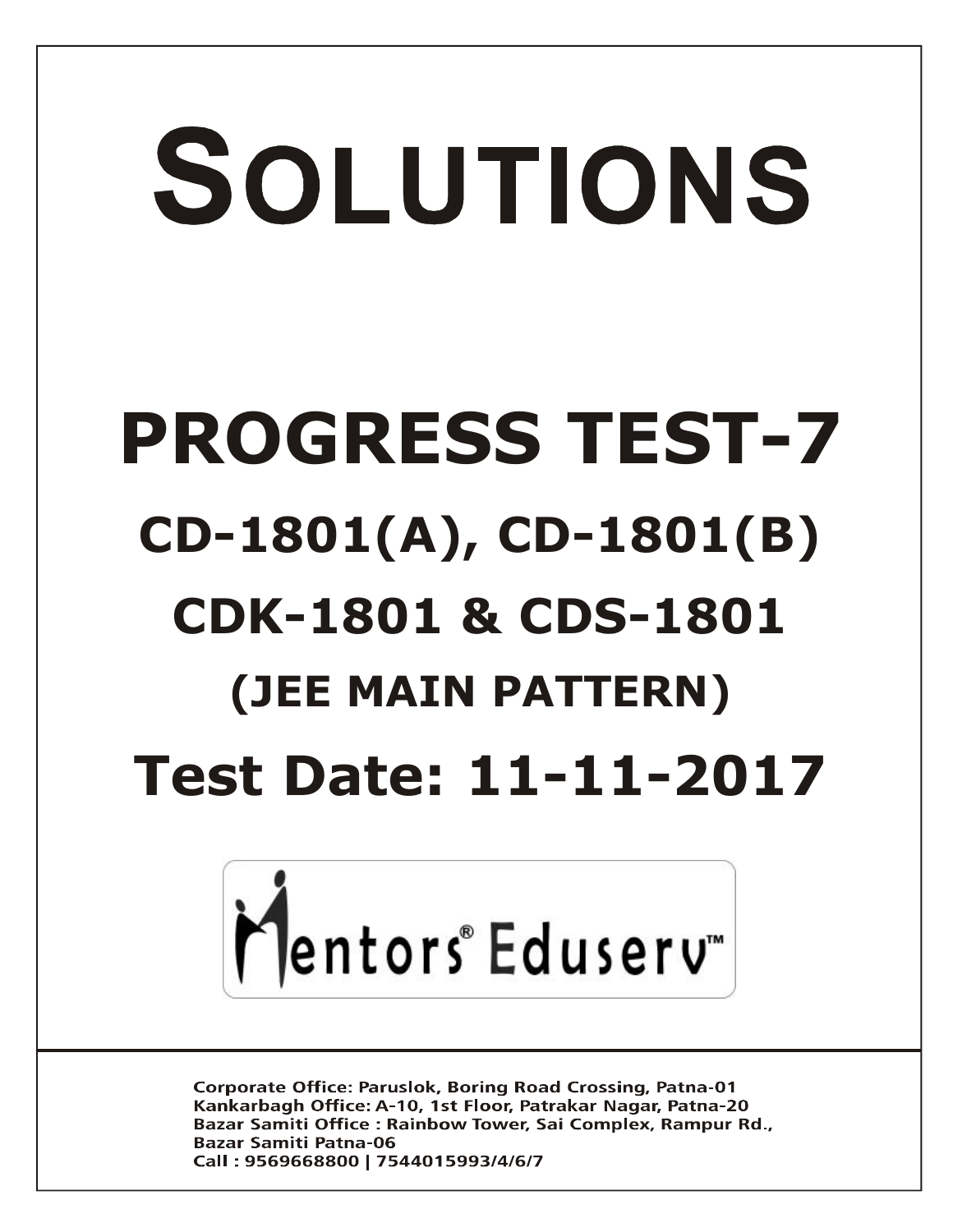# **PHYSICS**

# **1. (B)**

 $\theta_2$  +  $\theta_3$  + 135° = 180°  $\theta_3$  = 45° –  $\theta_2$  $\theta_3 + \theta_4 = 90^\circ$  $45^{\circ} - \theta_2 + \theta_4 = 90^{\circ}$  $\theta_4$  = 45° +  $\theta_2$  $90^{\circ} - \theta_4 + \theta_5 + 135^{\circ} = 180^{\circ}$  $45^{\circ} - \theta_2 + \theta_5 + 135^{\circ} = 180^{\circ}$  $\theta_5 = \theta_2$  $\theta_6 = \theta_1$  (By snell law)  $\hat{\delta}$  = 180<sup>o</sup>



## **2. (B)**

At any instant velocity of particle can be resolved in two components, one parallel and other perpendicular to it. Parallel components of particle velocity and image velocity are identical and hence the path of light is straight line perpendicular to mirror.

### **3. (A)**

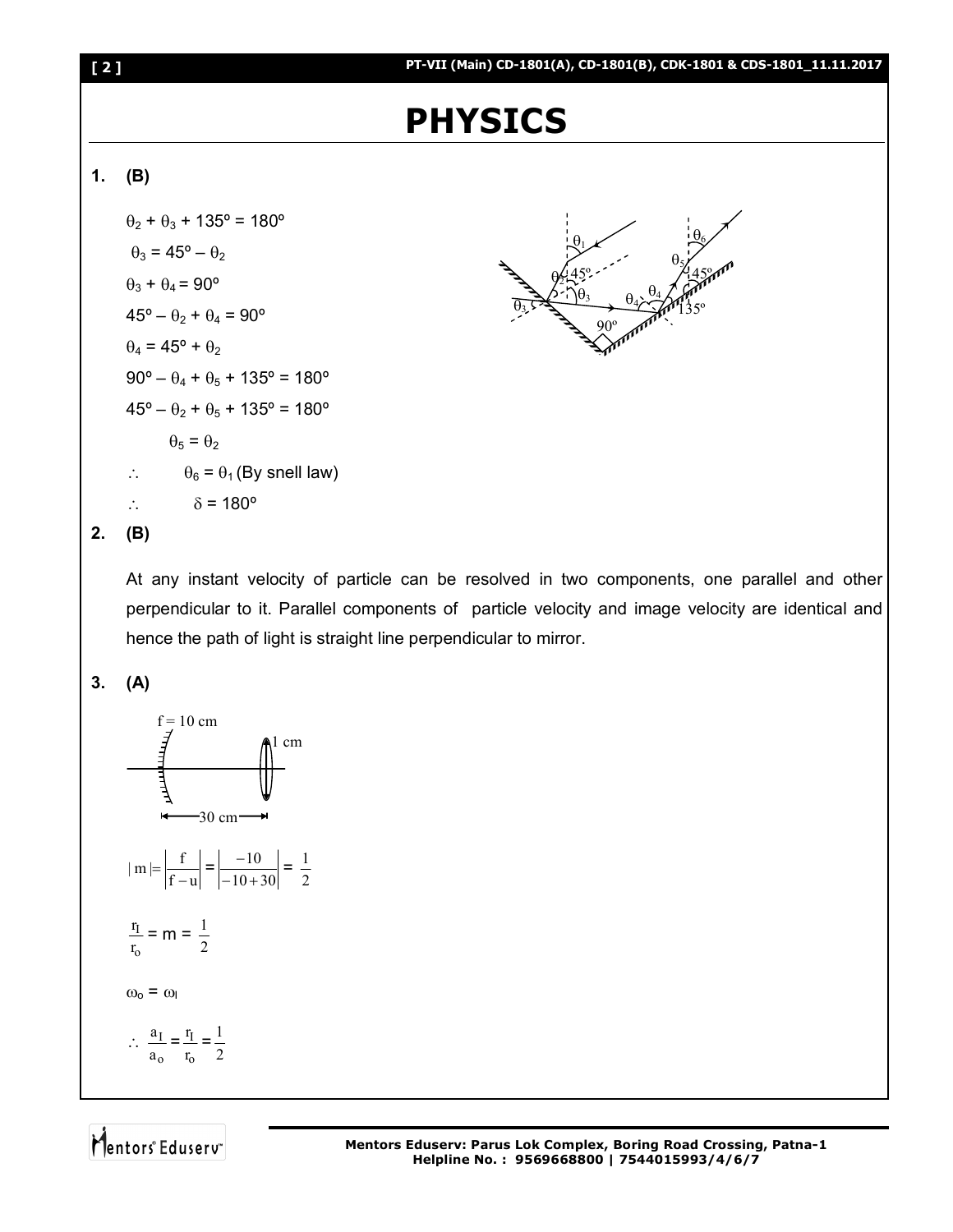### **PT-VII (Main) CD-1801(A), CD-1801(B), CDK-1801 & CDS-1801\_11.11.2017 [ 3 ]**



**Mentors Eduserv: Parus Lok Complex, Boring Road Crossing, Patna-1 Helpline No. : 9569668800 | 7544015993/4/6/7**

 $\delta = (n - 1)\alpha = (1.5 - 1) \times 4^{\circ} = 2^{\circ}.$ 

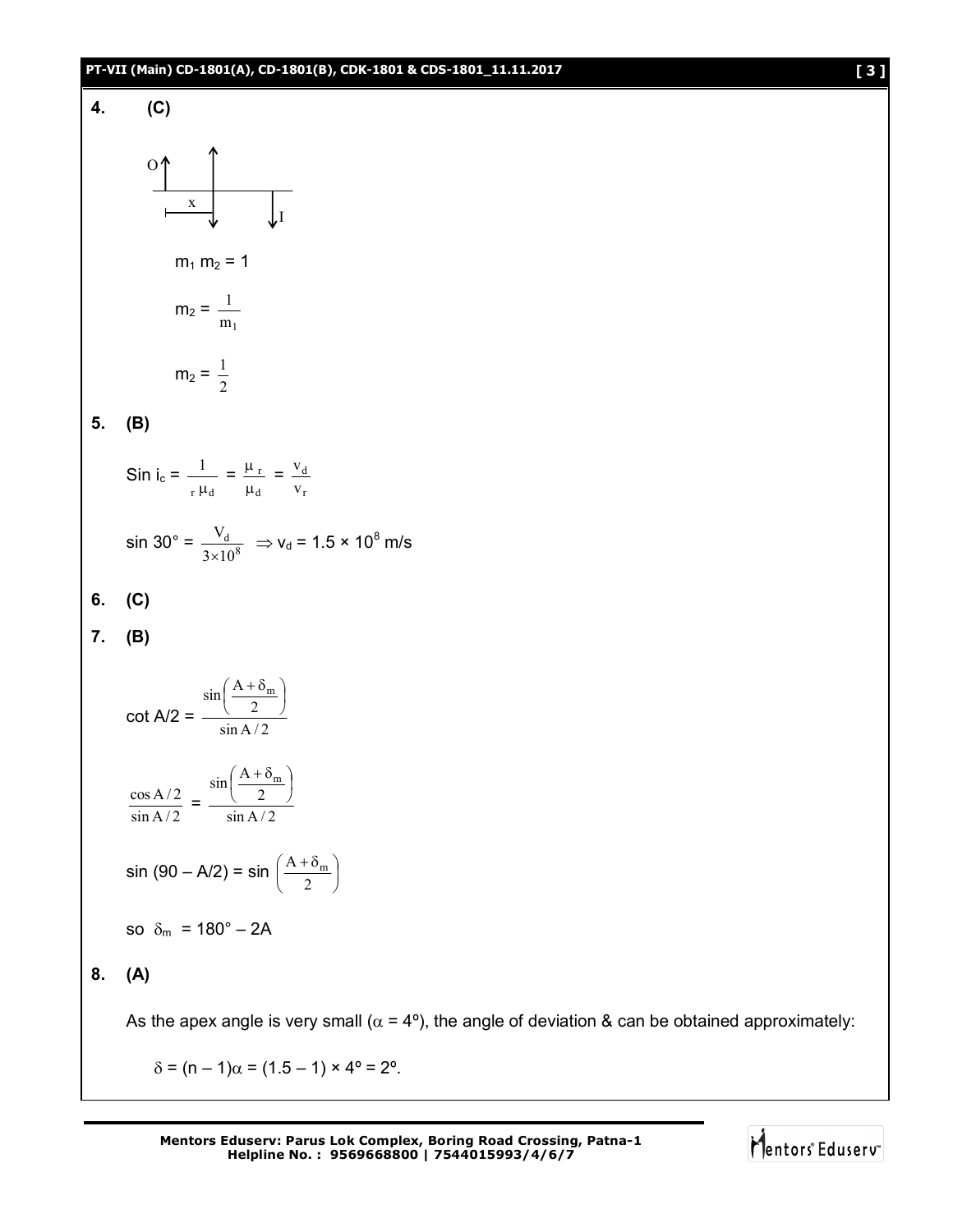

From figure, we see that if the reflected ray is to be horizontal, the mirror must be rotated clockwise through an angle  $\gamma$  given by

$$
\gamma = \frac{\delta}{2} = 1^{\circ}
$$

**9. (B)**

**10. (B)**



Mentors Eduserv<sup>®</sup>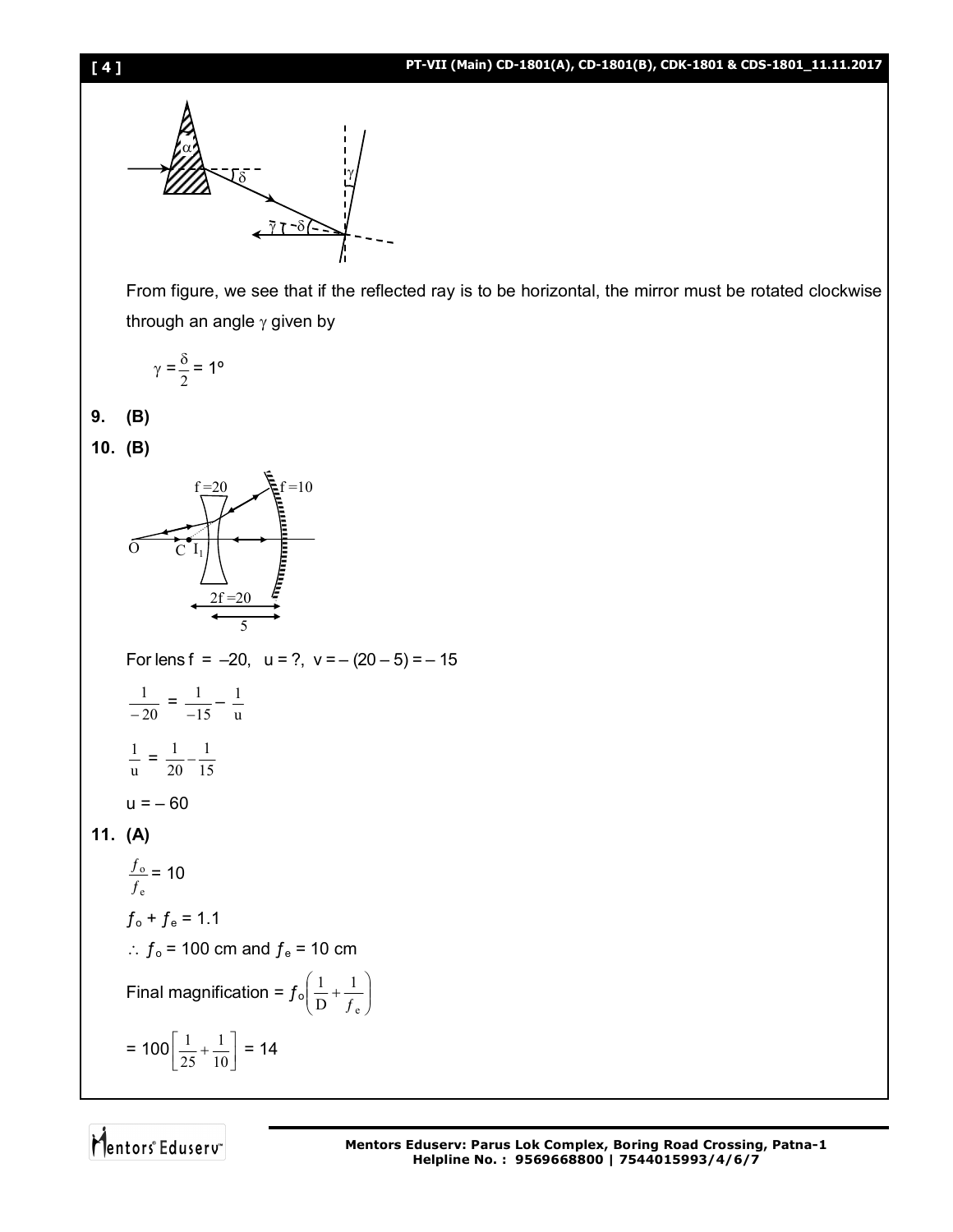### **PT-VII (Main) CD-1801(A), CD-1801(B), CDK-1801 & CDS-1801\_11.11.2017 [ 5 ]**



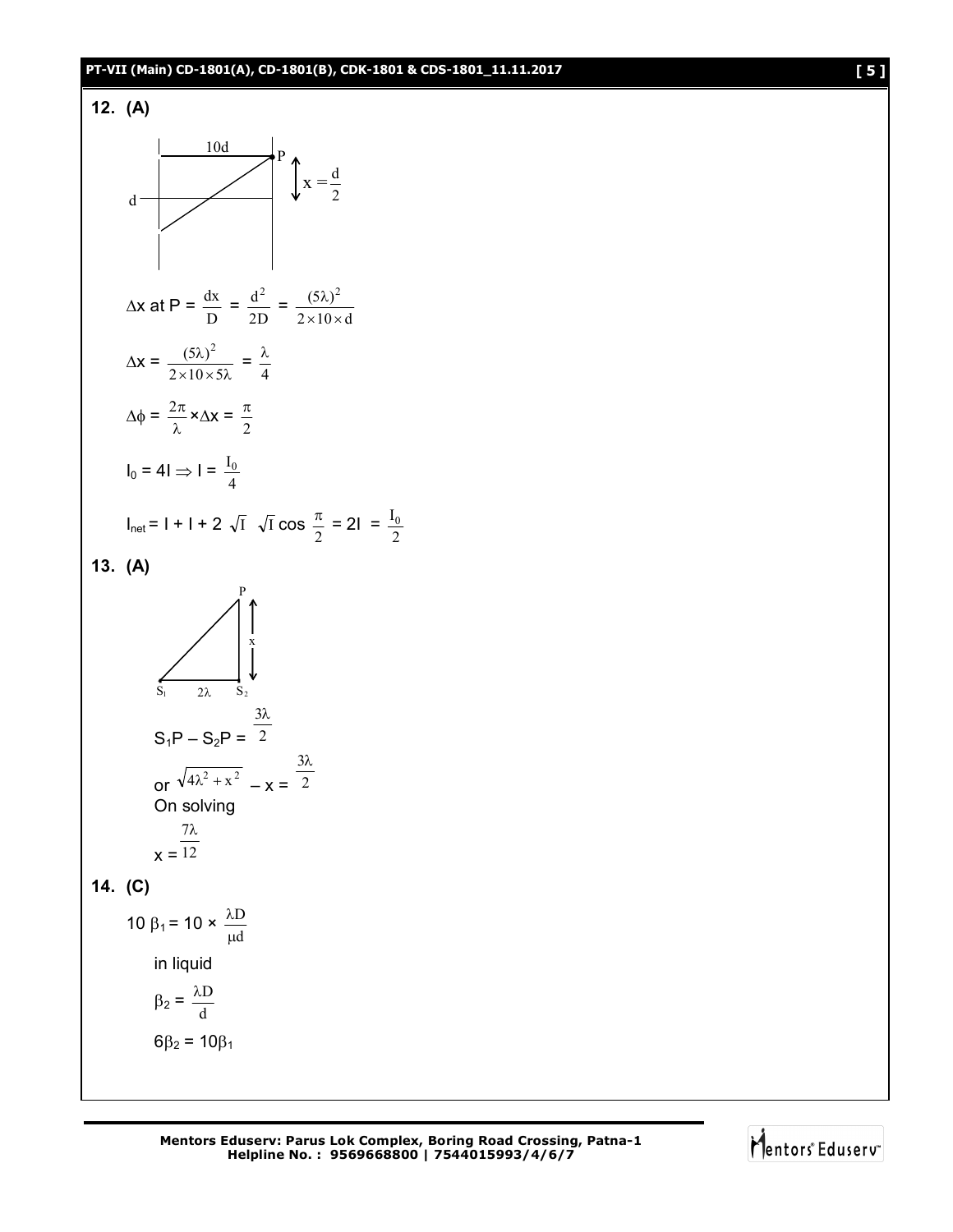**15. (C)**

**16. (D)**

**17. (A)**

$$
\frac{6\lambda \mathbf{D}}{d} = \frac{10\lambda \mathbf{D}}{\mu d}
$$
\n
$$
\mu = \frac{10}{6} = 1.67
$$
\n(C)  
\n
$$
\sin \theta = \frac{\lambda}{a}
$$
\n
$$
\Rightarrow \sin 30^{\circ} = \frac{6500}{a} \text{ Å}
$$
\n
$$
\therefore \frac{1}{2} = \frac{6500}{a} \text{ Å}
$$
\n
$$
\therefore \frac{a}{2} = \frac{6500}{a} \text{ Å}
$$
\n
$$
\therefore \frac{a}{2} = 2 \times 6500 \text{ Å} = 2 \times 6500 \times 10^{-10} \text{ m}
$$
\n
$$
\therefore \frac{a}{2} = 1.3 \times 10^{-6} \text{ m}
$$
\n(D)  
\nSince,  $\cos \theta = \frac{\mathbf{R}}{\mathbf{Z}} = \frac{\mathbf{IR}}{\mathbf{IZ}} = \frac{8}{10} = \frac{4}{5}$   
\n(cos \theta can never be greater than 1)  
\nAlso,  $1\mathbf{x}_c > 1\mathbf{x}_L \implies \mathbf{X}_c > \mathbf{X}_L$   
\nCurrent will be leading  
\nIn a LCR circuit  
\n
$$
\mathbf{V} = \sqrt{(\mathbf{V}_L - \mathbf{V}_c)^2 + \mathbf{V}_R^2} = \sqrt{(6-12)^2 + 8^2}
$$
\n
$$
\mathbf{V} = 10 \text{ ; which is less than voltage drop across capacitor.}
$$
\n(A)  
\nFrom Kirchoffs current law,  
\n
$$
\mathbf{i}_3 = \mathbf{i}_1 + \mathbf{i}_2 = 3 \text{ sin } \omega \mathbf{t} + 4 \text{ sin } (\omega \mathbf{t} + 90^{\circ})
$$
\n
$$
= \sqrt{3^2 + 4^2 + 2(3)(4)\cos 90^{\circ}} \text{ sin}(\omega \mathbf{t} + \phi)
$$
\nwhere  $\tan \phi = \frac{4 \sin 90^{\circ}}{3 + 4 \cos 90^{\circ}} = \frac{4}{3}$   
\n
$$
\therefore \mathbf{i}_3 = 5 \sin(\omega \mathbf{t} + 53^{\circ})
$$
\n(D)

If AC is the square wave then all these three options are possible

**19. (C)**

**18. (D)**

$$
\left(\begin{matrix} \cdot \\ \cdot \\ \cdot \\ \cdot \end{matrix}\right) \overset{\text{T}}{=} R
$$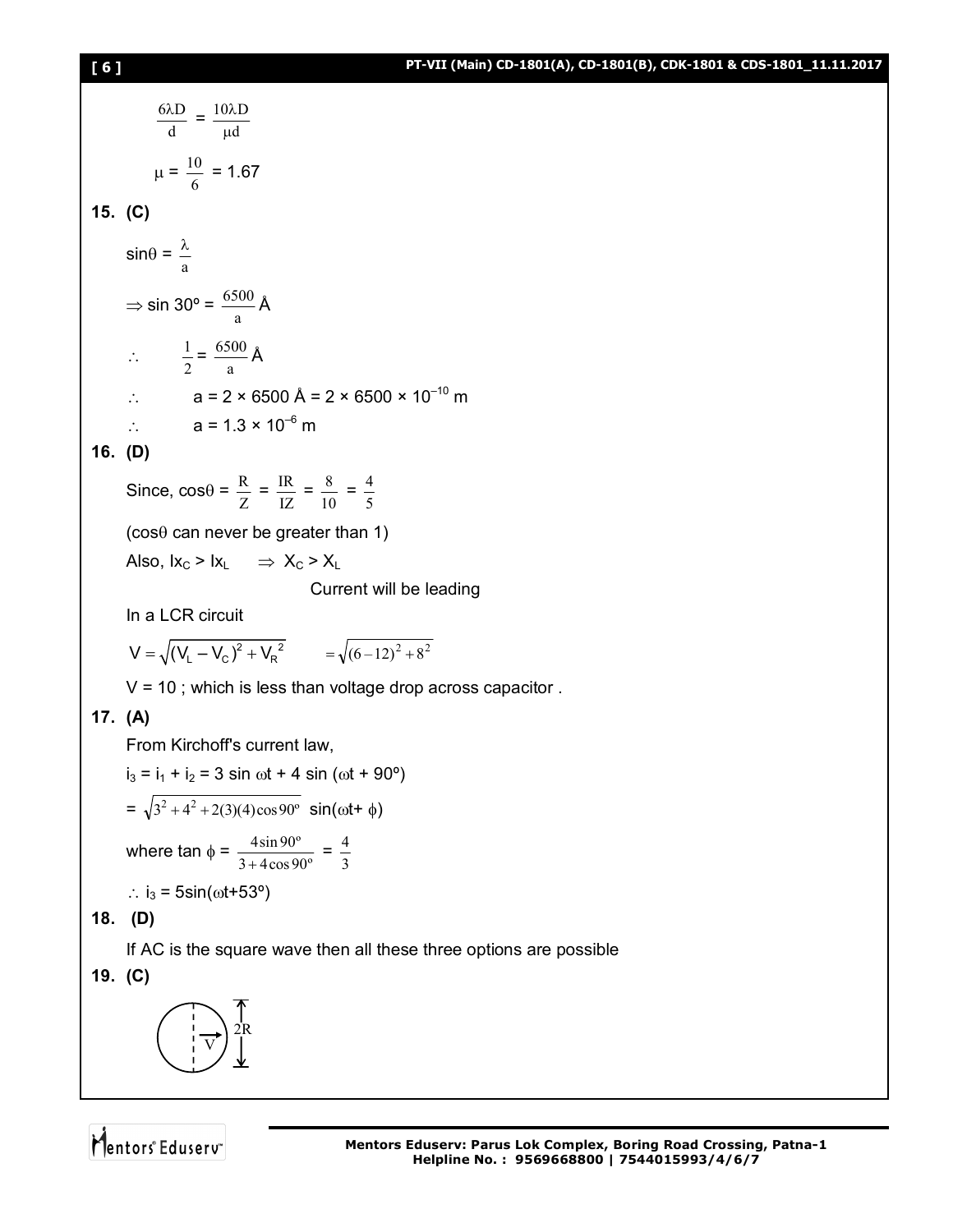### **PT-VII (Main) CD-1801(A), CD-1801(B), CDK-1801 & CDS-1801\_11.11.2017 [ 7 ]**

Considering a projected length 2R on the ring in vertical plane. This length will move at a speed v perpendicular to the field.

This results in an induced emf:

 $e = Bv$  (2R) in the ring

In Ring "A" :  $e_A = B(-V (2R))$ 

In Ring "B":  $e_B = B(V)$  (2R)

$$
\Delta V = e_{A} - e_{B} = 4BVR
$$

# **20. (A)**

 $U = \frac{1}{2}$  $\frac{1}{2}$  LI<sub>2</sub> Rate =  $\frac{dU}{dt}$  = LI  $\left(\frac{dI}{dt}\right)$ J  $\left(\frac{dI}{l}\right)$  $\overline{\phantom{0}}$ ſ dt dI At  $t = 0$ ,  $I = 0$  $\therefore$  Rate = 0

At 
$$
t = \infty
$$
,  $l = l_0$  but  $\frac{dl}{dt} = 0$ , therefore, rate = 0

**21. (D)**

**22. (B)**

$$
W = MB (cos 0^{\circ} - cos 60^{\circ}) = \frac{MB}{2}
$$

**23. (C)**



As two coils subtend the same solid angle at O, hence area of coil,  $Y = 4 \times$  area of coil X

 $\begin{bmatrix} \text{Solidangle} = \frac{\text{area}}{(\perp \text{distance})^2} \end{bmatrix}$ ( $\perp$  distance)

i.e. radius of coil  $Y = 2 \times$  radius of coil X

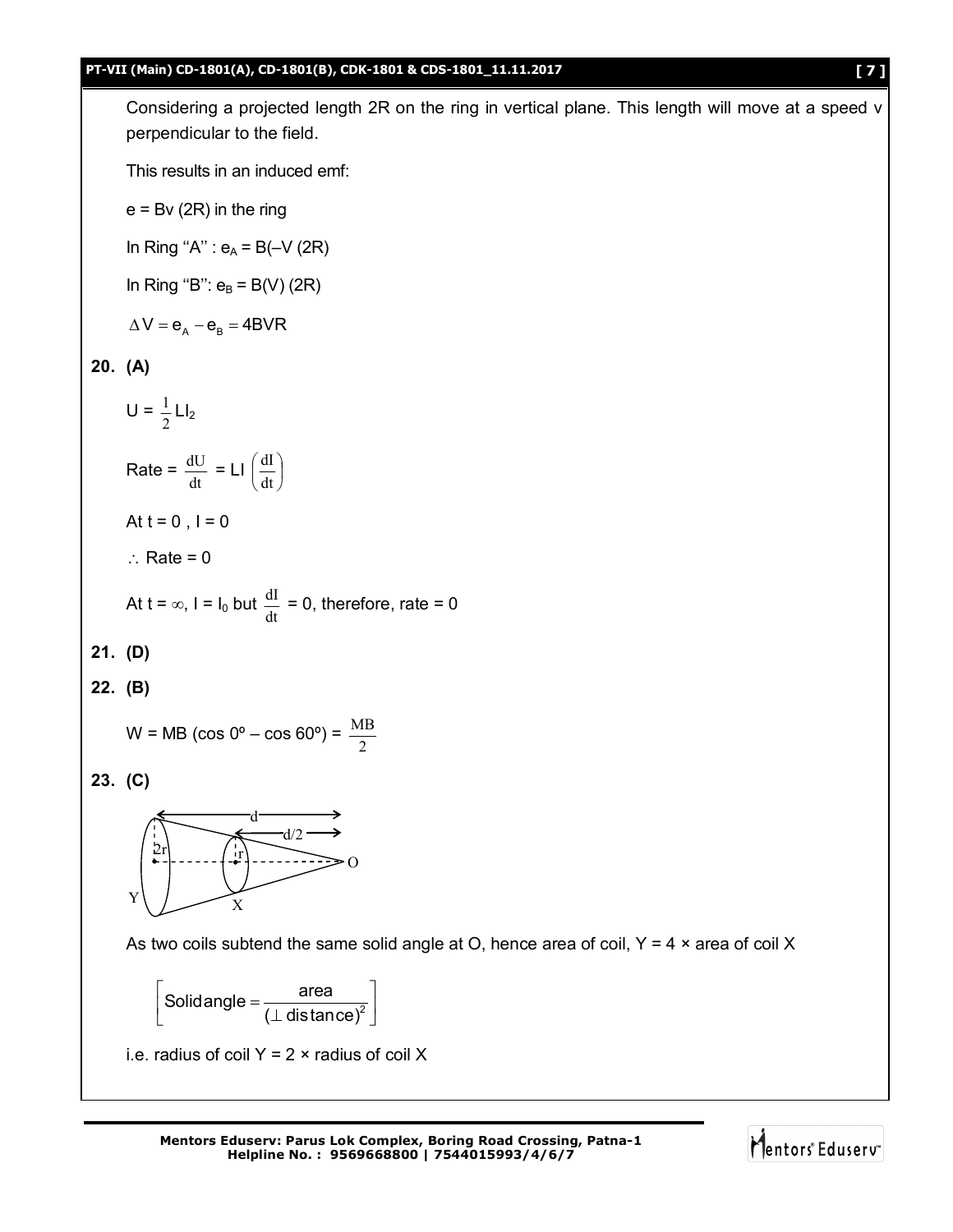# **[ 8 ] PT-VII (Main) CD-1801(A), CD-1801(B), CDK-1801 & CDS-1801\_11.11.2017**

2 1 V  $\frac{V_1}{V_2} = \frac{60}{R}$ 

Mentors<sup>e</sup> Eduserv<sup>-</sup>

$$
\therefore B_{Y} = \frac{\mu_{0}}{4\pi} \times \frac{2\pi I(2r)^{2}}{\left[ (2r)^{2} + (d^{2}) \right]^{3/2}}
$$
  
\n
$$
B_{X} = \frac{\mu_{0}}{4\pi} \times \frac{2\pi I(r)^{2}}{\left[ r^{2} + \left( \frac{d}{2} \right)^{2} \right]^{3/2}}
$$
  
\n
$$
\therefore \frac{B_{Y}}{B_{X}} = \frac{4}{(4r^{2} + d^{2})^{3/2}} \times \left[ \frac{4r^{2} + d^{2}}{4} \right]^{3/2}
$$
  
\n
$$
= \frac{4}{(4)^{3/2}} = \frac{4}{8} = \frac{1}{2}
$$
  
\n24. (A)  
\n
$$
K.E = QU
$$
  
\nmagnetic moment = i × Area  
\n
$$
= \frac{Q}{T} \times \pi R^{2}
$$
  
\n
$$
\therefore T = \frac{2\pi m}{qB}
$$
  
\n
$$
R = \sqrt{\frac{2mKE}{qB}} = \sqrt{\frac{2mUQ}{qB}}
$$
  
\nMagnetic moment = Q<sup>2</sup>×B ×  $\frac{\pi \times 2m \times UQ}{QB}$   
\nMagnetic moment = Q<sup>2</sup> ∪  
\n25. (D)  
\n
$$
i = \frac{7V}{7\Omega} = 1
$$
  
\nCurrent flows in anticlockwise direction in the loop. Therefore 0 – 1 × 2 – 1 × 2 – 5 = V<sub>1</sub>  
\nV<sub>1</sub> = –9V  
\n26. (B)  
\n
$$
+V_{1} \rightarrow +V_{2} \rightarrow
$$
  
\n
$$
\frac{\partial Q}{\partial W} = \frac{V}{W}
$$
  
\n
$$
= \frac{V}{W}
$$

**Mentors Eduserv: Parus Lok Complex, Boring Road Crossing, Patna-1**

 $\dots\dots\dots(1)$ 

**Helpline No. : 9569668800 | 7544015993/4/6/7**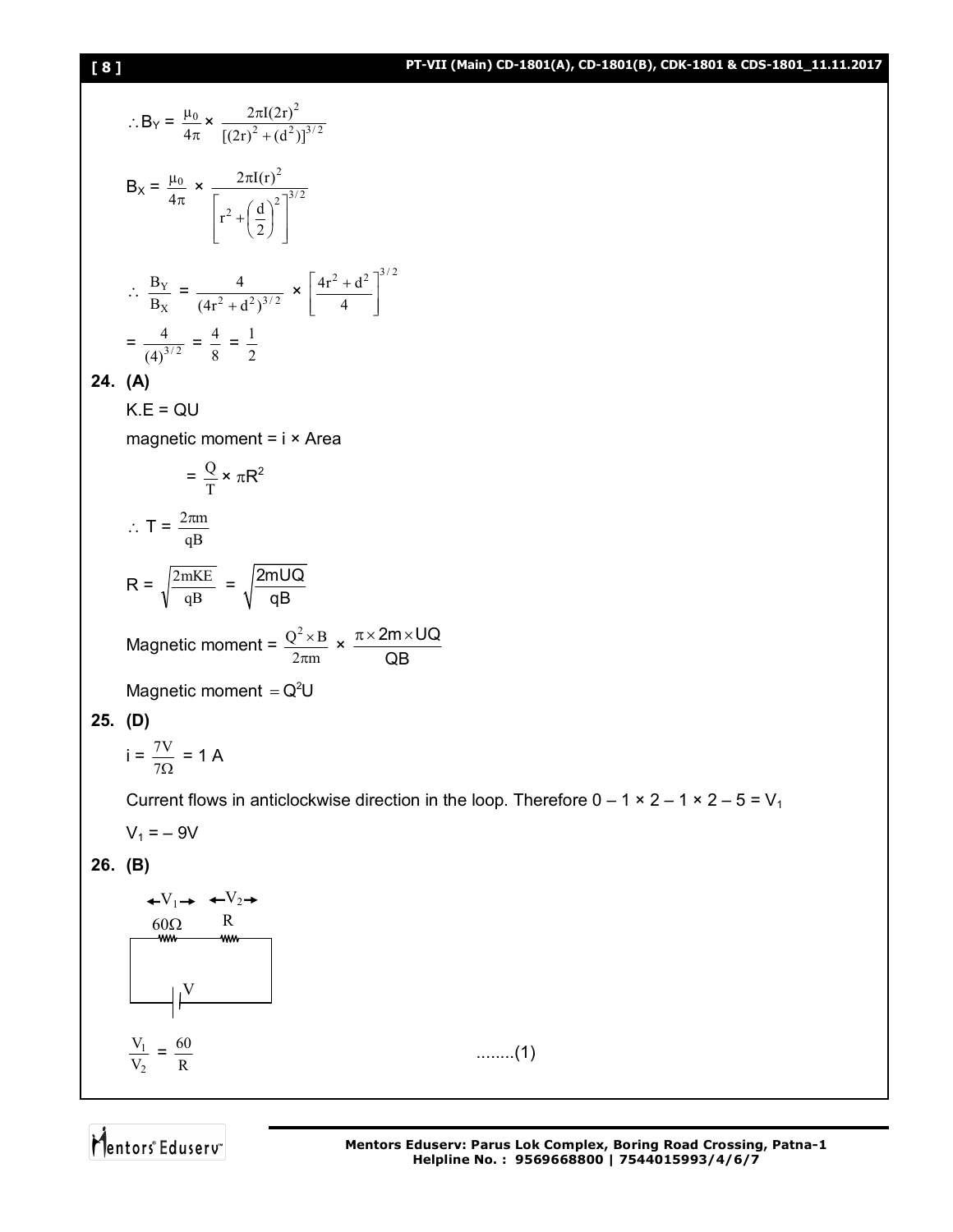# **PT-VII (Main) CD-1801(A), CD-1801(B), CDK-1801 & CDS-1801\_11.11.2017 [ 9 ]**

V<sub>1</sub> + V<sub>2</sub> = V    ...........(2)  
\nfrom (1) & (2) ⇒ V<sub>2</sub> = 
$$
\frac{\text{VR}}{60 + \text{R}}
$$
    ...........(3)  
\n $\frac{V_2^2}{\text{R}} = 60 \text{ wat}$     ........(4)  
\nfrom (3) & (4) V<sup>2</sup>R = 60 (60 + R)<sup>2</sup>  
\nV<sup>2</sup>R = 60(3600 + R<sup>2</sup> + 120R)  
\n60R<sup>2</sup> + (120 × 60 – V<sup>2</sup>)R + 60 × 3600 = 0  
\n(for D ≥ 0)  
\n $(120 × 60 – V2)2 = 4 × 60 × 60 × 3600 ≥ 0$   
\n $(120 × 60 – V2)2 ≥ 4 × 60 × 60 × 3600 ≥ 0$   
\n $V ≥ 2 × 60$   
\n $V ≥ 2 × 60$   
\n $V ≥ 120$   
\n27. (C)  
\nIn case of a capacitor  
\nq = CV  
\n $\therefore$  i =  $\frac{dq}{dt} = C(\frac{dV}{dt})$   
\n $\frac{dV}{dt} = \frac{4.0}{4.0}$  V/s = 1.0 V/s  
\nTherefore, if C = 1 F then i = 1×1 = 1A (constant)  
\n28. (B)  
\n $E = -\frac{dV}{dx}$   
\n30. (D)

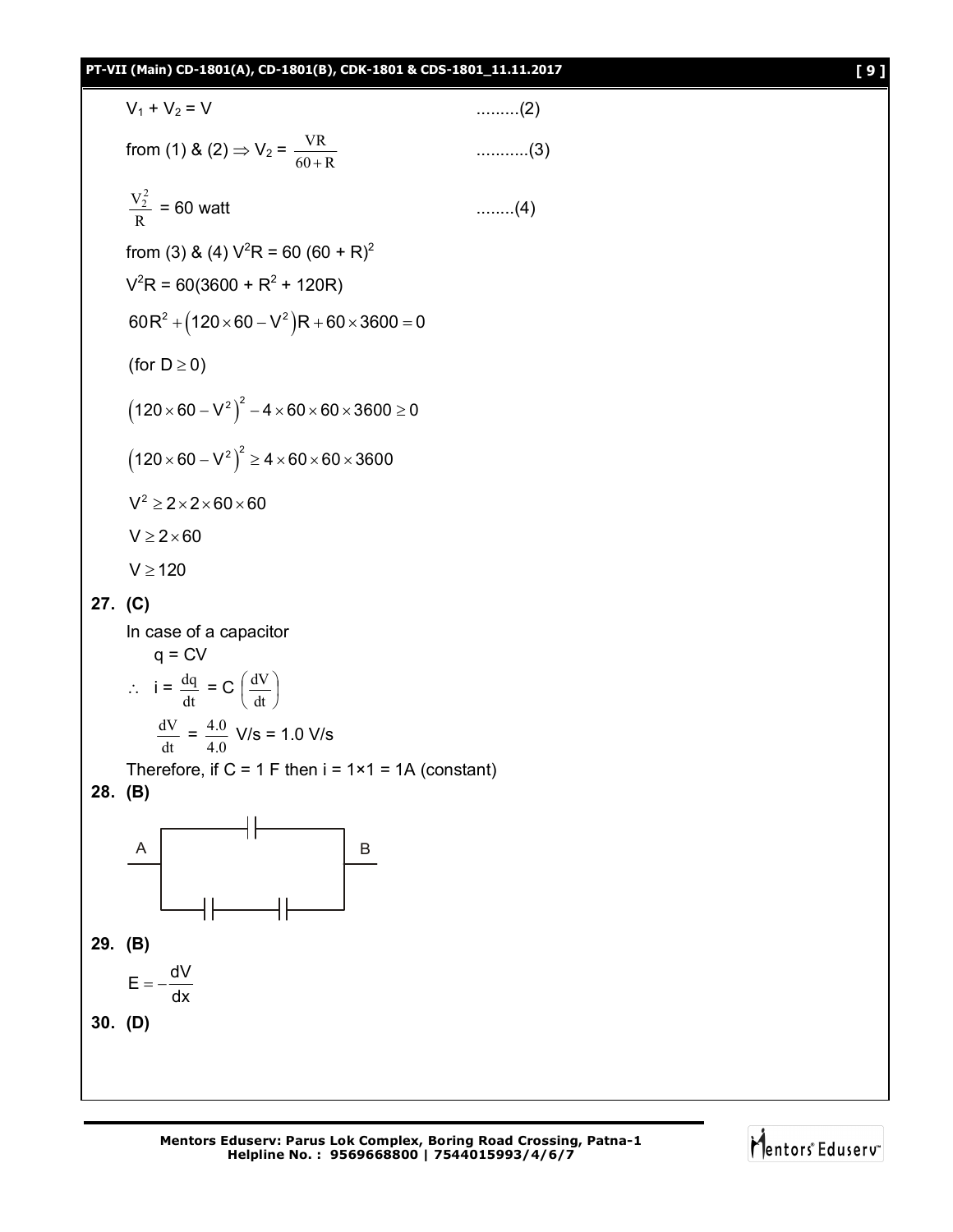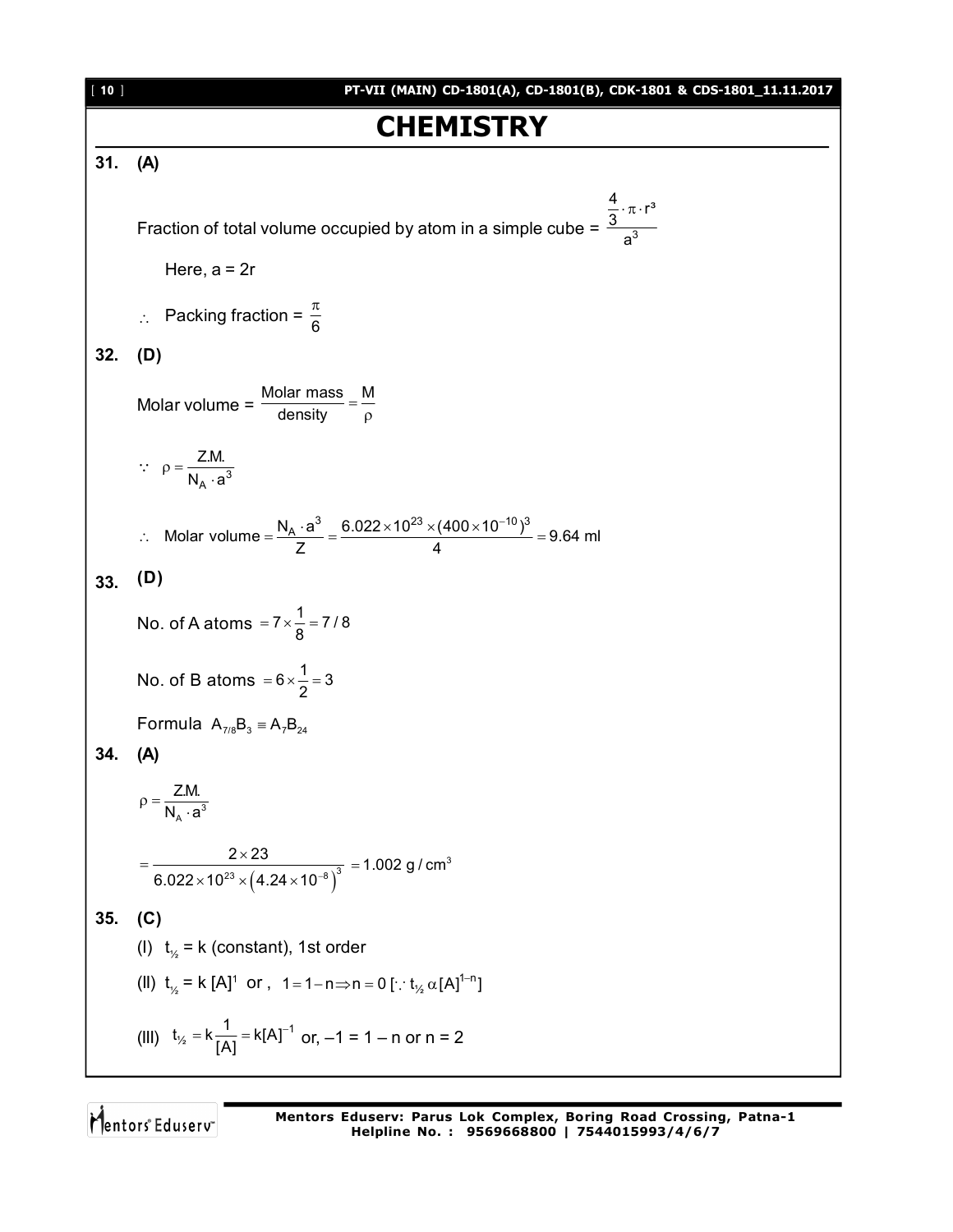# **PT-VII (MAIN) CD-1801(A), CD-1801(B), CDK-1801 & CDS-1801\_11.11.2017** [ **11** ]

36. (A)  
\nNH<sub>4</sub>NO<sub>2</sub>(aq.) 
$$
\rightarrow
$$
 N<sub>2</sub>(g)+2H<sub>2</sub>O  
\n $k = \frac{2.303}{t} log_{10} \frac{V \infty}{V_{\infty} - V_t}$   
\nA<sub>1</sub>  $k = \frac{2.303}{10} log_{10} (\frac{33.05}{33.05 - 6.25}) = 0.02 = 2 \times 10^{-2} \text{ min}^{-1}$   
\n37. (C)  
\n $\pi = \frac{5 \times .0821 \times 300}{50 \times 1000} = 0.002463 \text{ atm}$   
\n $= 0.002463 \times 760 = 1.872 \text{ mm of Hg}$   
\nheight of sol =  $\frac{1.872 \times 13.6}{.96} = 26.50 \text{ mm}$   
\n38. (D)  
\nA<sub>2</sub>B<sub>3</sub> 60% ionised  
\n $i = 1 + \alpha (n - 1)$   
\n $i = 1 + \alpha (6 - 1)$   
\n $i = 3.4$   
\n $\Delta T_b = i \times k b \times m$   
\n $= 3.4 \times .52 \times 1$   
\n $= 1.76$   
\n $T_b = 373.15 + 1.76$   
\n $= 374.92K$   
\n39. (C)  
\n $i = 1 + \alpha (\frac{1}{n - 1})$   
\n $= 1 - 25$   
\n $= .75$   
\n40. (A)  
\n(i) Cu<sup>2+</sup> + 2e<sup>-</sup>  $\longrightarrow$  Cu E<sup>o</sup> = 0.337 V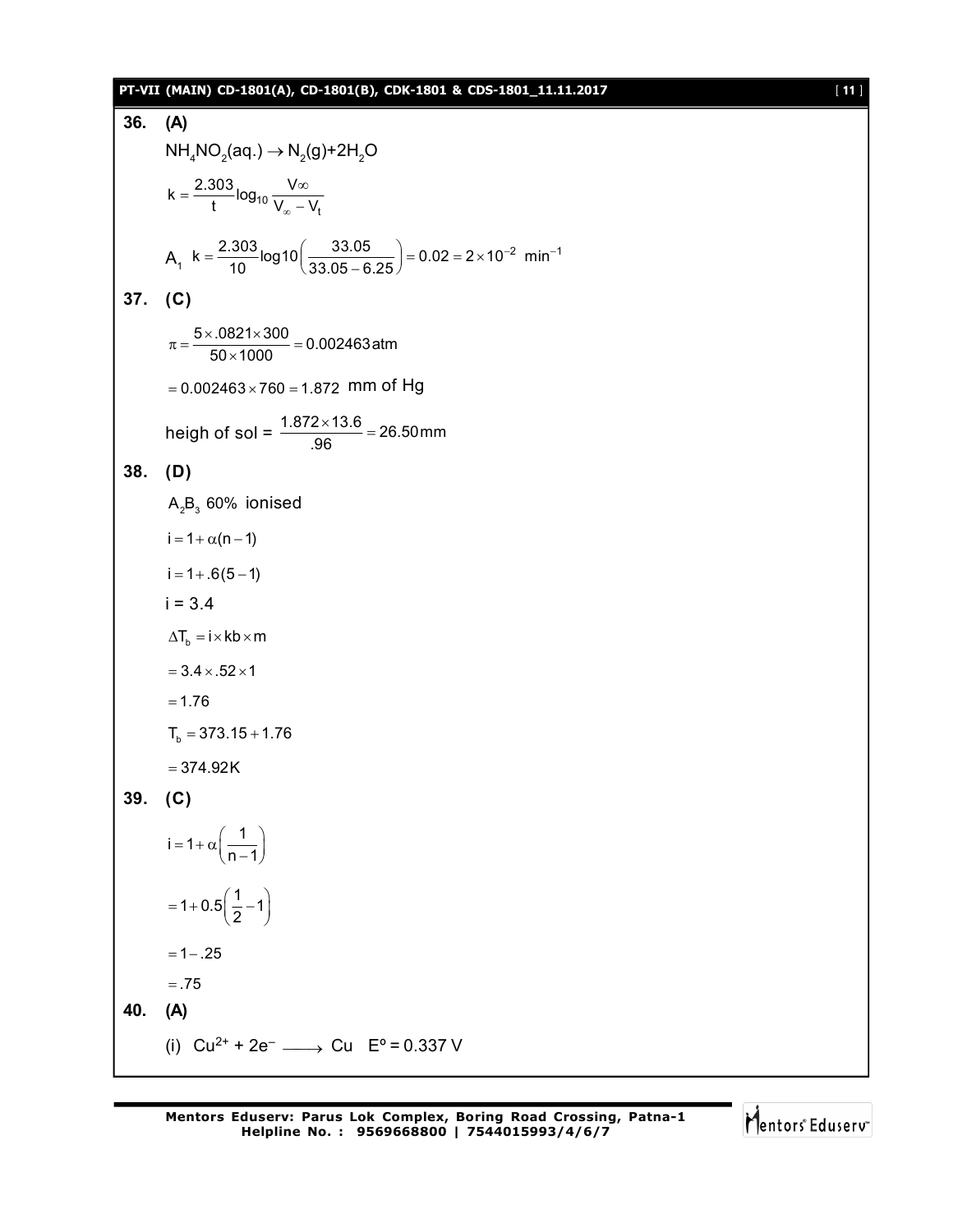

### [ **12** ] **PT-VII (MAIN) CD-1801(A), CD-1801(B), CDK-1801 & CDS-1801\_11.11.2017**



Mentors Eduserv

**Mentors Eduserv: Parus Lok Complex, Boring Road Crossing, Patna-1 Helpline No. : 9569668800 | 7544015993/4/6/7**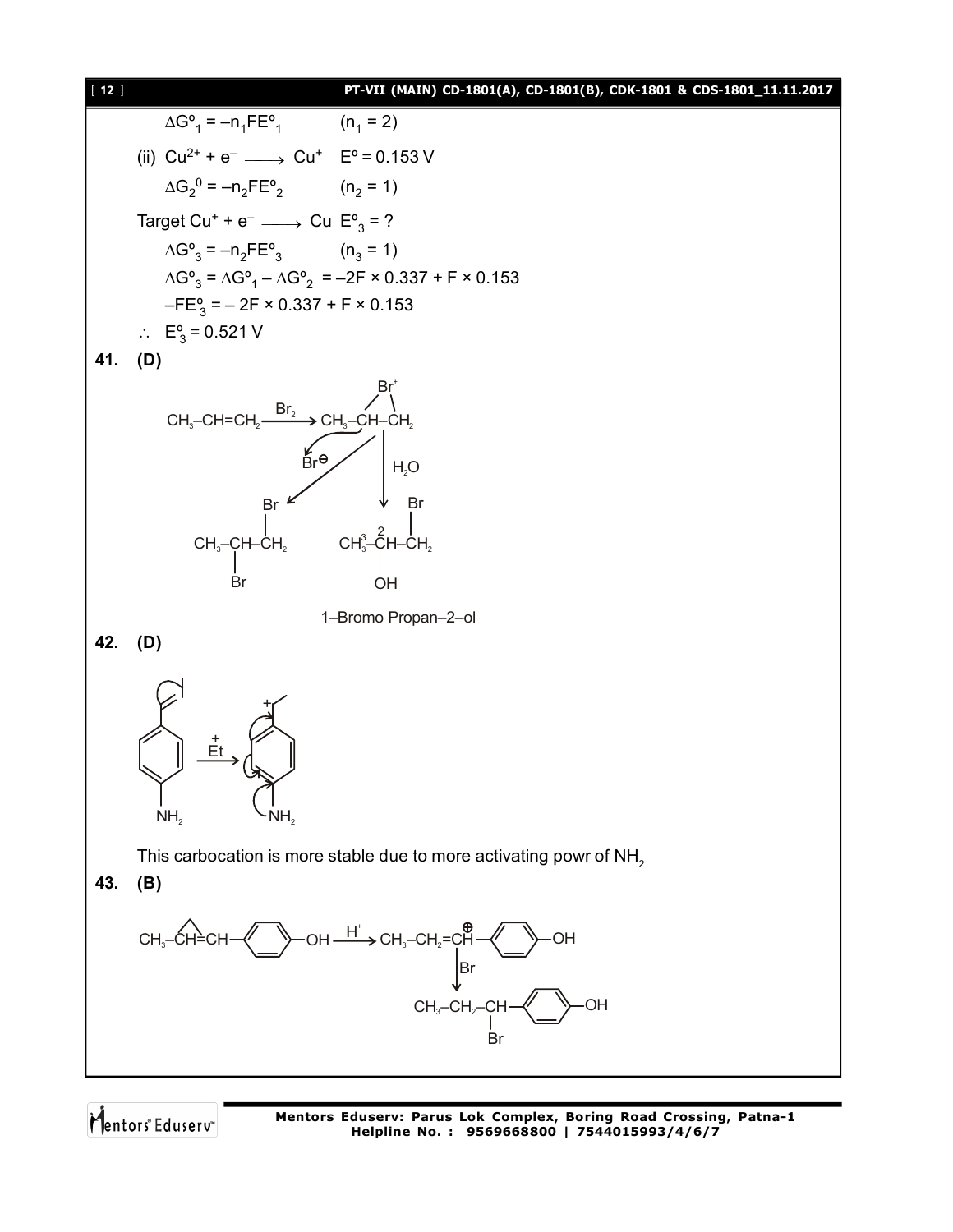

**Mentors Eduserv: Parus Lok Complex, Boring Road Crossing, Patna-1 Helpline No. : 9569668800 | 7544015993/4/6/7**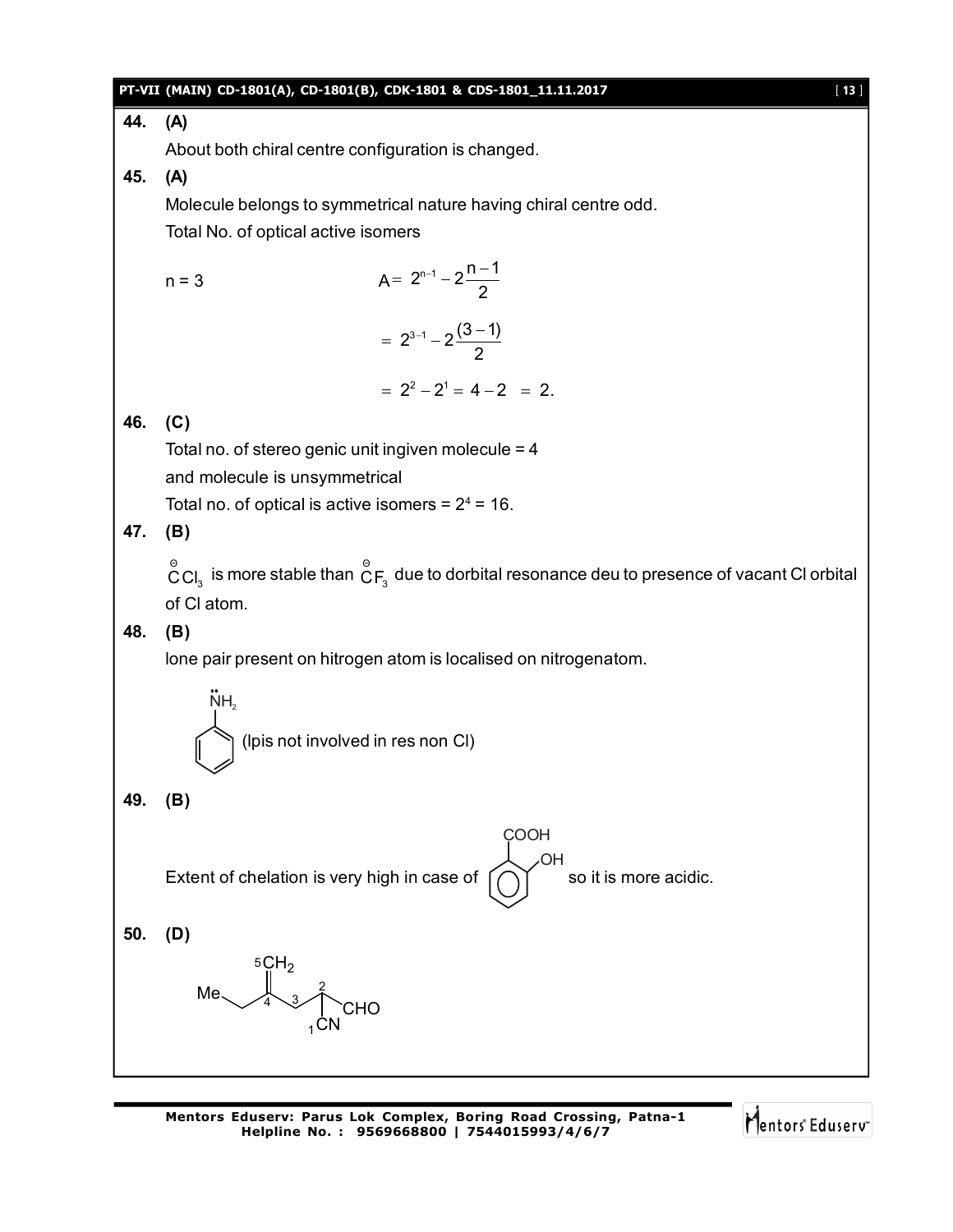

# [ **14** ] **PT-VII (MAIN) CD-1801(A), CD-1801(B), CDK-1801 & CDS-1801\_11.11.2017**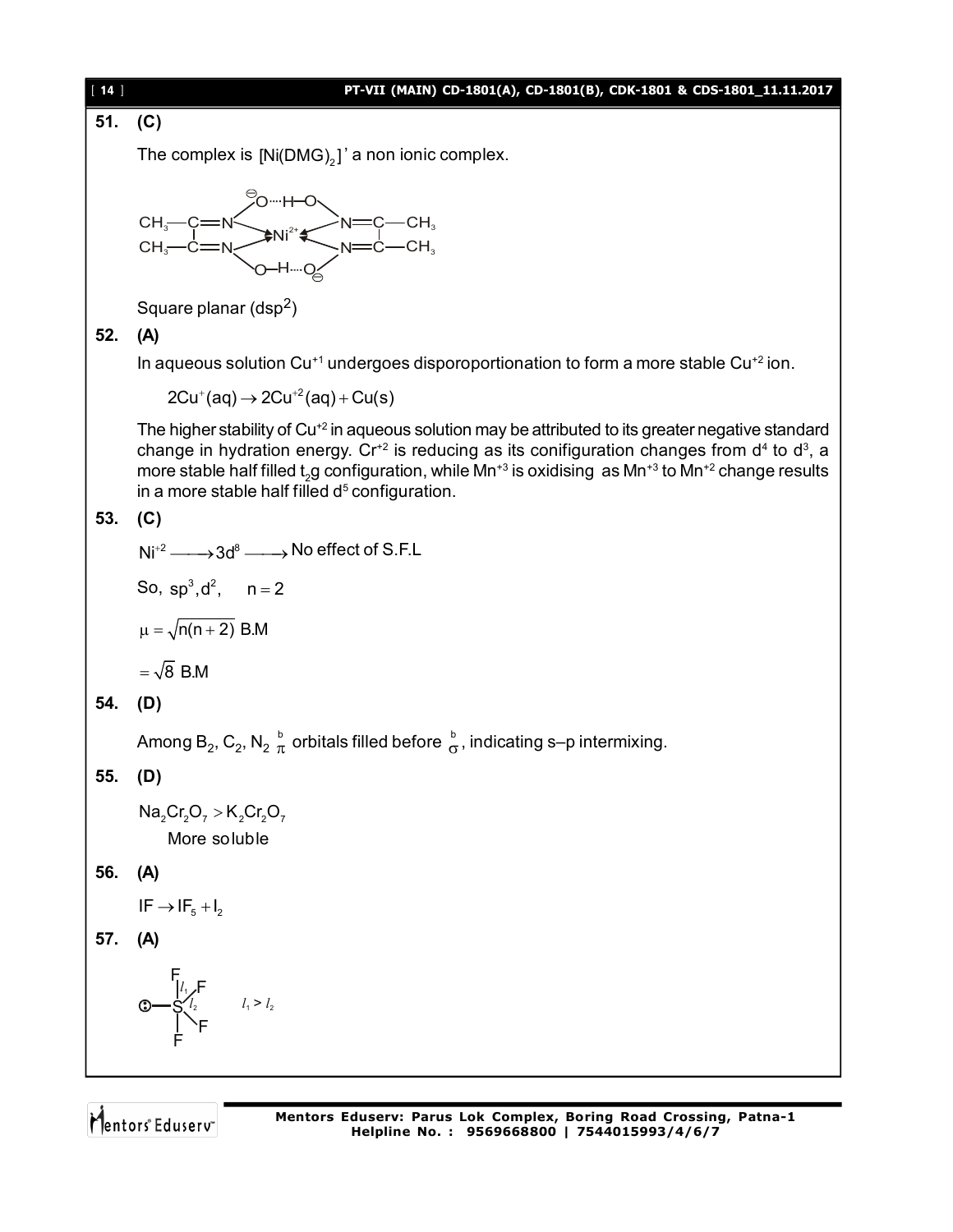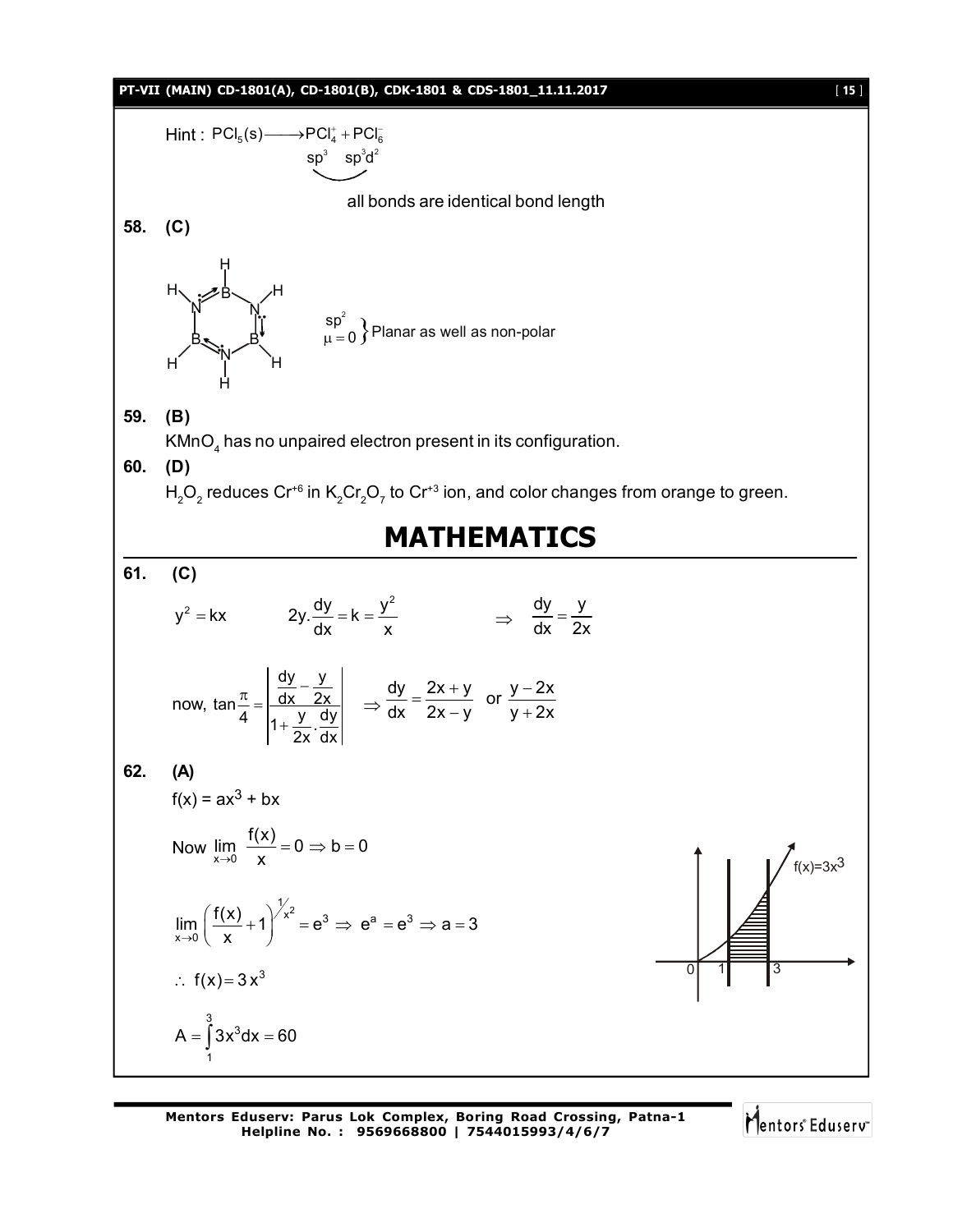| [16] | PT-VII (MAIN) CD-1801(A), CD-1801(B), CDK-1801 & CDS-1801_11.11.2017                                                                                  |
|------|-------------------------------------------------------------------------------------------------------------------------------------------------------|
| 63.  | (C)                                                                                                                                                   |
|      | $xdy = y dx + \sqrt{x^2 + y^2} dx \Rightarrow \frac{dy}{dx} = \frac{y}{x} + \sqrt{1 + (y/x)^2}$                                                       |
|      | $\frac{dy}{dx} = x \frac{dv}{dx} + v$<br>Put $y/x = v$                                                                                                |
|      | $\therefore \int \frac{1}{\sqrt{1+y^2}} dv = \int \frac{dx}{x} \implies \ln(y + \sqrt{1+y^2}) = \log x + \log c \implies y + \sqrt{x^2 + y^2} = cx^2$ |
| 64.  | (D)                                                                                                                                                   |
|      | $xy(x) = x^2y'(x) + y(x).2x$                                                                                                                          |
|      | $xy(x) + x^2y'(x) = 0$                                                                                                                                |
|      | $x \frac{dy}{dx} + y = 0$                                                                                                                             |
|      | $x y = 6$                                                                                                                                             |
| 65.  | (B)                                                                                                                                                   |
|      | $\frac{dx}{dv} = \frac{x}{v} + 2y^2$                                                                                                                  |
|      | $\frac{dx}{dv} - \frac{x}{v} = 2y^2$                                                                                                                  |
|      | $\frac{x}{y} = \int 2y dy$                                                                                                                            |
|      | $\frac{x}{-} = y^2 + c$                                                                                                                               |
| 66.  | (C)                                                                                                                                                   |
|      | In a skew symmetric matrix,                                                                                                                           |
|      | $\begin{vmatrix} 0 & \times & \times \\ \times & 0 & \times \\ \times & \times & 0 \end{vmatrix}$<br>diagonal elements are zero.                      |
|      | Also $a_{ii} + a_{ii} = 0$                                                                                                                            |
| 67.  | Hence number of matrices = $2 \times 2 \times 2 = 8$                                                                                                  |
|      | (C)                                                                                                                                                   |
|      | we have $2a^2 + a + 1 > 3a^2 - 4a + 1 \Rightarrow a^2 - 5a < 0 \Rightarrow 0 < a < 5$<br>(A)                                                          |
|      | Also $3a^2 - 4a + 1 = (3a - 1)(a - 1) > 0 \Rightarrow a \in (-\infty, 1/3) \cup (1, \infty)$<br>(B)                                                   |
|      | Intersection of (A) and (B) yields $a \in (0, 1/3) \cup (1, 5)$                                                                                       |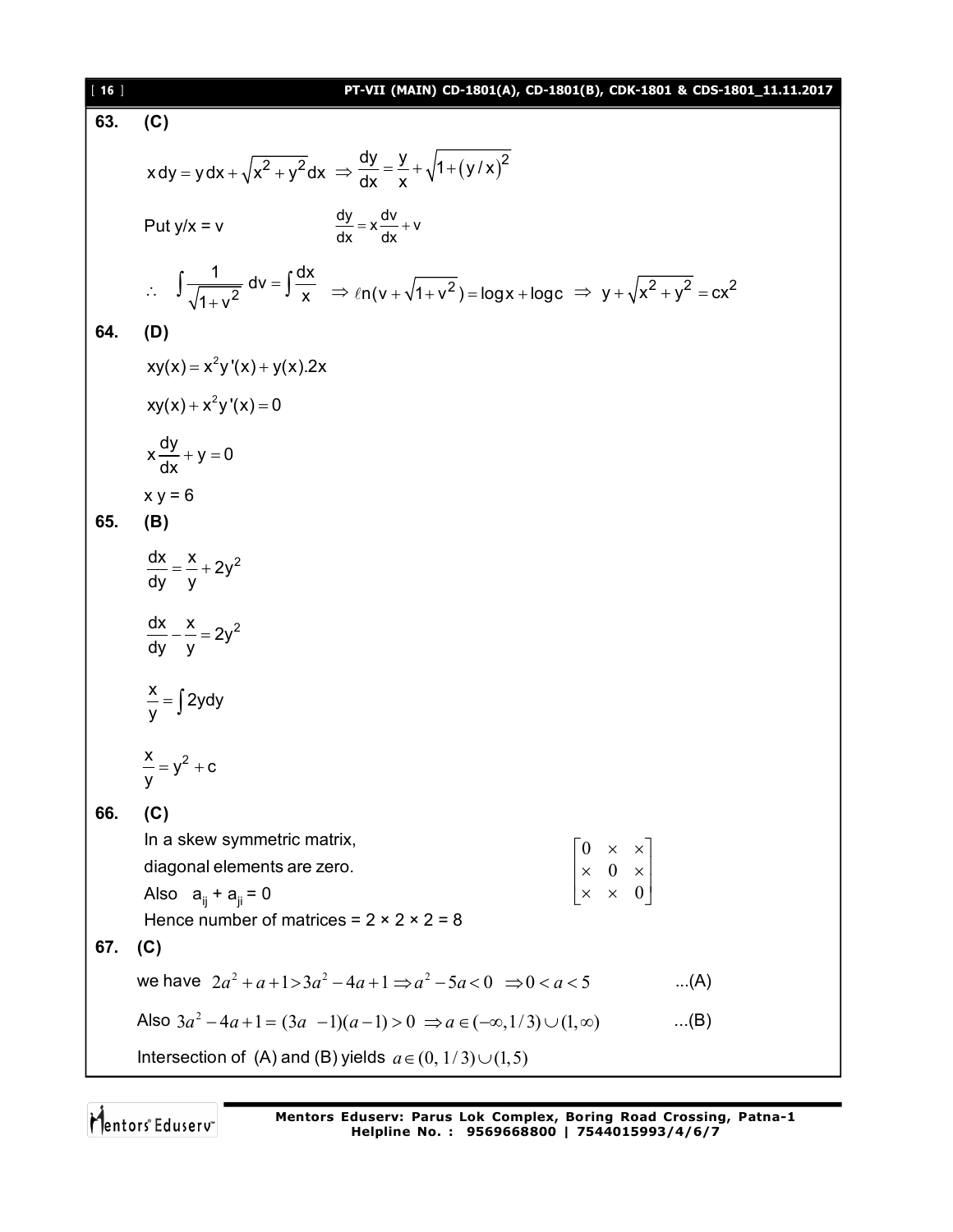### **PT-VII (MAIN) CD-1801(A), CD-1801(B), CDK-1801 & CDS-1801\_11.11.2017** [ **17** ]

68. (A)  
\n3 ≤ |[x]| + |[y]| ≤ 6  
\n|[x]| = 0 & 3 ≤ |[y]| ≤ 6 ⇒ 0 ≤ x < 1 & 3 ≤ y < 7, -6 ≤ y < -2  
\nHence area = 1 × 8 = 8.  
\n|[x]| = 1 & 8 & 2 ≤ |[y]| ≤ 5 ⇒ 1 ≤ x < 2, -1 ≤ x < 0 & 8 & 2 ≤ y < 6, -5 ≤ y < -1  
\nArea = 2 × 8  
\n|x]| = 2 & 8 & 1 ≤ |[y]| ≤ 4 ⇒ 2 ≤ x < 3, -2 ≤ x < -1 & 8 & 1 ≤ y < 5, -4 ≤ y < 0  
\nArea = 2 × 8  
\nFor |[x]| = 3, 0 ≤ |[y]| ≤ 3, Area = 2 × 7  
\nFor |[x]| = 4, |[y]| ≤ 2, Area = 2 × 5  
\nFor |[x]| = 5, |[y]| ≤ 1, Area = 2 × 3  
\nFor |[x]| = 6, |[y]| = 0, Area = 2 × 1  
\nHence total area = 8 + 16 + 16 + 14 + 10 + 6 + 2 = 72  
\n⇒ 
$$
\alpha = 7, \beta = 2
$$
  
\nNow,  $I = \int_{\beta}^{\alpha} \frac{\sqrt{9-x}}{\sqrt{x} + \sqrt{9-x}} dx = \int_{2}^{\gamma} \frac{\sqrt{9-x}}{\sqrt{x} + \sqrt{9-x}} dx = \int_{2}^{\gamma} \frac{\sqrt{x}}{\sqrt{9-x} + \sqrt{x}} dx$   
\nHence,  $2I = \int_{2}^{\gamma} dx = 5 \Rightarrow I = \frac{5}{2}$   
\n69. (A)  
\n $I_n = 2\int_{0}^{\frac{\pi}{2}} (\frac{\pi}{2} - x)^{n+1} \cos nx dx$   
\n $= 2\int_{0}^{\frac{\pi}{2}} (-1)^{n+1} (\frac{\pi}{2} - x)^{n+1} (-1)^n \cos nx dx = -I_n$   
\n $\therefore I_n = 0 \forall n \in \mathbb{N}$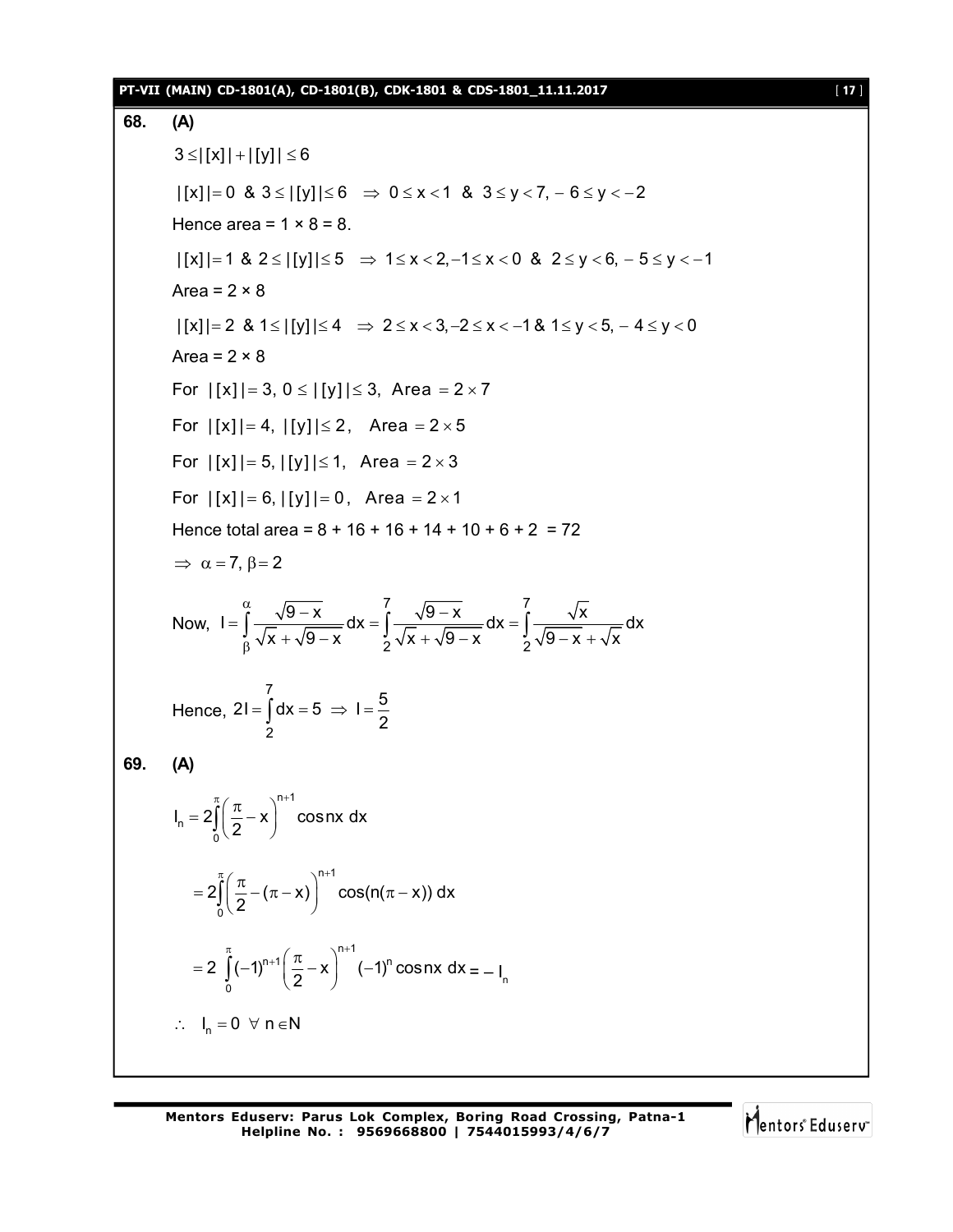| $[ 18 ]$ | PT-VII (MAIN) CD-1801(A), CD-1801(B), CDK-1801 & CDS-1801_11.11.2017                                                                                                                                                                                                                                              |  |
|----------|-------------------------------------------------------------------------------------------------------------------------------------------------------------------------------------------------------------------------------------------------------------------------------------------------------------------|--|
| 70.      | (C)                                                                                                                                                                                                                                                                                                               |  |
|          | $\vec{a} \cdot \vec{c} =  \vec{a}   \vec{c}  \cos \left( \cos^{-1} \frac{1}{4} \right) \Rightarrow \vec{a} \cdot \vec{c} = \frac{1}{4}$                                                                                                                                                                           |  |
|          | $\vec{b} - 2\vec{c} = \lambda \vec{a}$                                                                                                                                                                                                                                                                            |  |
|          | $\vec{a} \cdot \vec{b} - 2(\vec{a} \cdot \vec{c}) = \lambda$                                                                                                                                                                                                                                                      |  |
|          | $\vec{a} \cdot \vec{b} = \lambda + \frac{1}{2}$<br>(i)                                                                                                                                                                                                                                                            |  |
|          | Similarly, $\vec{b} \cdot \vec{c} = 8 - \frac{\lambda}{4} - \frac{\lambda^2}{2}$<br>(ii)                                                                                                                                                                                                                          |  |
|          | and $\vec{b} \cdot \vec{c} - 2 = \lambda(\vec{a} \cdot \vec{c})$<br>(iii)                                                                                                                                                                                                                                         |  |
|          | $\therefore \quad 8 - \frac{\lambda}{4} - \frac{\lambda^2}{2} - 2 = \lambda \left( \frac{1}{4} \right) \Rightarrow \lambda = -4 \text{ or } 3$                                                                                                                                                                    |  |
| 71.      | (B)                                                                                                                                                                                                                                                                                                               |  |
|          | Using LMVT, $\frac{\tan^{-1}\beta - \tan^{-1}\alpha}{\beta - \alpha} = \frac{1}{1 + c^2}$                                                                                                                                                                                                                         |  |
|          | where, $0 < \alpha < c < \beta < \sqrt{3}$                                                                                                                                                                                                                                                                        |  |
|          | So, $\frac{1}{4} < \frac{1}{1 \cdot c^2} < 1$                                                                                                                                                                                                                                                                     |  |
|          | $\Rightarrow \frac{1}{4} < \frac{\tan^{-1}\beta - \tan^{-1}\alpha}{\beta - \alpha} < 1 \Rightarrow \frac{1}{4} < \frac{\tan^{-1}\left(\frac{\beta - \alpha}{1 + \alpha\beta}\right)}{\beta - \alpha} < 1 \Rightarrow 1 < \frac{\beta - \alpha}{\cot^{-1}\left(\frac{1 + \alpha\beta}{\beta - \alpha}\right)} < 4$ |  |
| 72.      | (C)                                                                                                                                                                                                                                                                                                               |  |
|          | Given $\int_{0}^{1} f(x) dx - \int_{0}^{1} g(x) dx = 10$                                                                                                                                                                                                                                                          |  |
|          | $(A_1 + A_3 + A_4) - (A_2 + A_3 + A_4) = 10$<br>$v = f(x)$<br>(0, 4)<br>$A_1 - A_2 = 10$<br>$\ldots$ (i)                                                                                                                                                                                                          |  |
|          | Again $\int_{2}^{4} g(x) dx - \int_{2}^{4} f(x) dx = 5$<br>$y = g(x)$                                                                                                                                                                                                                                             |  |
|          | $(A_2 + A_4) - A_4 = 5$<br>. (ii )<br>$A_{2} = 5$                                                                                                                                                                                                                                                                 |  |
|          | $\therefore$ (i) + (ii)<br>$A_1 = 15$                                                                                                                                                                                                                                                                             |  |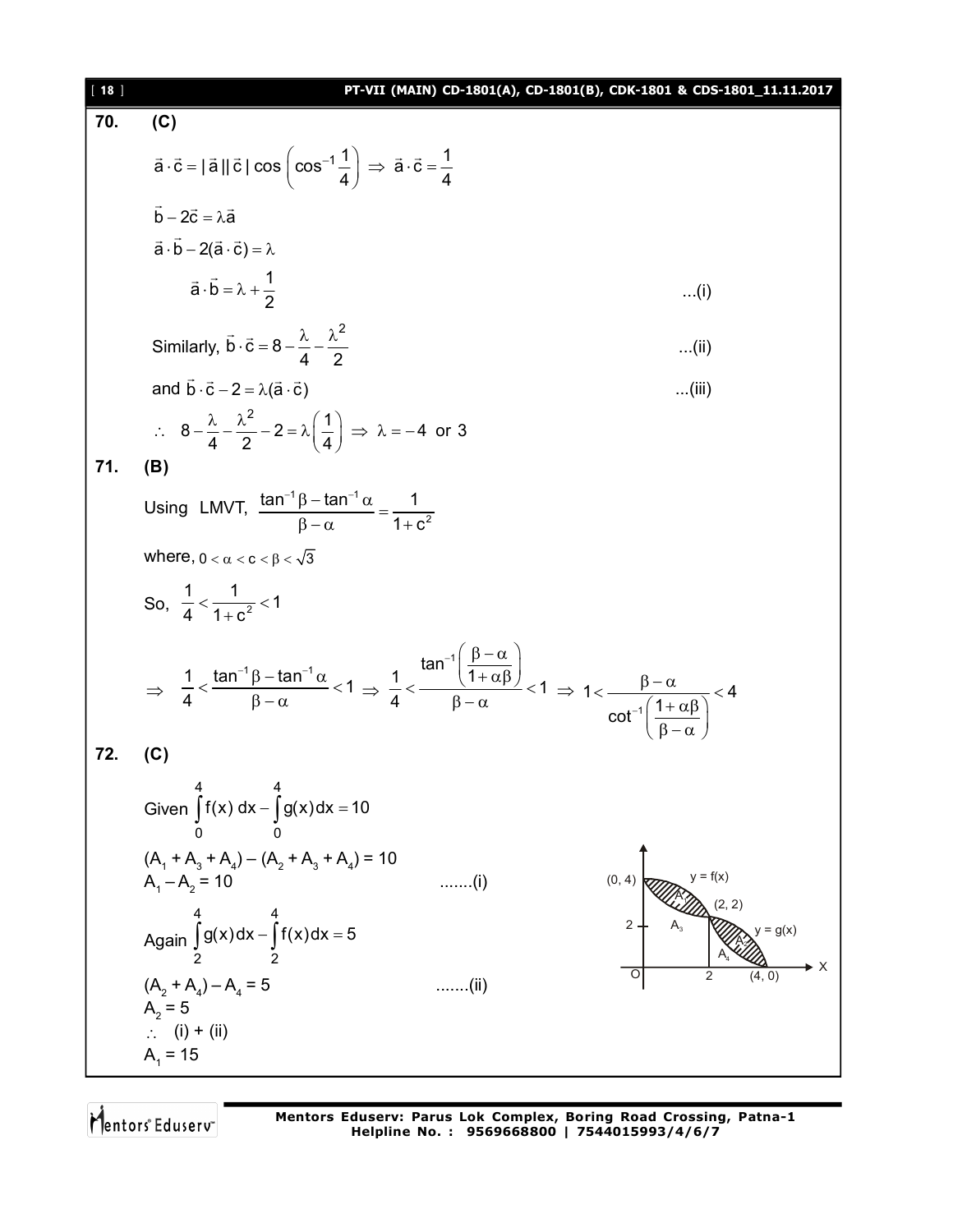### **PT-VII (MAIN) CD-1801(A), CD-1801(B), CDK-1801 & CDS-1801\_11.11.2017** [ **19** ] **73. (A)**  $I =$ /2 /4 2sintcostdt  $\pi$  $\int\limits_{\pi/4} 2\sin t \cos t \, dt \ +$ /2 zero  $(-\!\sin\!t\!\cos\!t) \!+\! (\sin t\!\cos\!t)$ dt  $\pi$  $\int\limits_{\pi/2}(-\!\sin\!t\cos t)+($  $\frac{\pi}{2}$  +  $5\pi/4$ 2sintcostdt  $\pi$  $\int_{\pi}$  - = /2 /4 sin2t  $\pi$  $\int\limits_{\pi/4}$ sin 2t dt –  $5\pi/4$ sin2tdt  $\pi$  $\int\limits_{\pi}$  sin2t dt = 0 **74. (A)** u =  $\int_{0}^{2} \cos \left( \frac{2\pi}{\epsilon} \sin^2 x \right) dx$ 0 3  $\int_{0}^{\pi/2} \cos \left( \frac{2\pi}{3} \sin^2 x \right) dx \Rightarrow u =$  $\int_{0}^{2} \cos \left( 2\pi \cos^2 \theta \right)$ 0  $\cos \left( \frac{2\pi}{6} \cos^2 x \right)$ dx 3  $\int_{0}^{\pi/2}$ cos $\left(\frac{2\pi}{3}\cos^2 x\right)$ d  $\Rightarrow$  2u =  $\int_{0}^{2\pi} \left( \cos \left( \frac{2\pi}{\lambda} \sin^2 x \right) + \cos \left( \frac{2\pi}{\lambda} \cos^2 x \right) \right) dx$ 0  $3 \text{ cm}$   $\rightarrow$   $\sim$   $(3$  $\int_{0}^{\pi/2} \left( \cos \left( \frac{2\pi}{3} \sin^2 x \right) + \cos \left( \frac{2\pi}{3} \cdot \cos^2 x \right) \right)$ d  $\Rightarrow$  2u = /2 0  $2\cos \frac{\pi}{6} \cos \frac{\pi}{6} \cos 2x$  |dx  $3^{11}$   $(3)$  $\int_{0}^{\pi/2} 2\cos{\frac{\pi}{3}} \cdot \cos{\left(\frac{\pi}{3}\cos{2x}\right)} dx = \frac{1}{2} \int_{0}^{\pi}$  $\frac{1}{6} \int_{0}^{\pi} \cos \left( \frac{\pi}{6} \cos t \right) dt$  $2^{11}_{0}$  (3)  $\int_{0}^{\pi} \cos\left(\frac{\pi}{3}\cos t\right) dt$  [Put 2x = t] = /2 0  $|\cos|\frac{\pi}{6}$ cost dt 3  $\int_{0}^{\pi/2} \cos\left(\frac{\pi}{3}\cos t\right) dt =$ /2 0  $|\cos|\frac{\pi}{6}$ sint  $|dt|$ 3  $\int_{0}^{\pi/2}$ cos $\left(\frac{\pi}{3}\sin t\right)$ dt = v **75. (C)**  $A^2 = \begin{vmatrix} \cos 2\alpha & \sin 2\alpha \\ -\sin 2\alpha & \cos 2\alpha \end{vmatrix}$ ,  $A^3 = \begin{vmatrix} \cos 3\alpha & \sin 3\alpha \\ -\sin 3\alpha & \cos 3\alpha \end{vmatrix}$ ,  $A^4 = \begin{vmatrix} \cos 4\alpha & \sin 4\alpha \\ -\sin 4\alpha & \cos 4\alpha \end{vmatrix}$  $=\begin{bmatrix} \cos 2\alpha & \sin 2\alpha \\ -\sin 2\alpha & \cos 2\alpha \end{bmatrix}$ ,  $A^3 = \begin{bmatrix} \cos 3\alpha & \sin 3\alpha \\ -\sin 3\alpha & \cos 3\alpha \end{bmatrix}$ ,  $A^4 = \begin{bmatrix} \cos 4\alpha & \sin 4\alpha \\ -\sin 4\alpha & \cos 4\alpha \end{bmatrix}$ Now,  $\cos \alpha + \cos 2\alpha + \cos 3\alpha + \cos 4\alpha = \cos \alpha + \cos 2\alpha + \cos(\pi - 2\alpha) + \cos(\pi - \alpha) = 0$  $\sin \alpha$  + sin2 $\alpha$  + sin3 $\alpha$  + sin4 $\alpha$  $= \sin \alpha + \sin 2\alpha + \sin(\pi - 2\alpha) + \sin(\pi - \alpha) = 2(\sin \alpha + \sin 2\alpha)$ = 4 sin  $\frac{3\alpha}{2}$ cos  $2^{\sim}$  2  $\alpha$   $\alpha$  = 4 sin $\frac{3\pi}{12}$ cos  $10 - 10$  $\pi$ <sub>222</sub> $\pi$  = a  $\therefore$  B = 0 a a 0 |0 a|  $\begin{bmatrix} -\mathsf{a} & \mathsf{0} \end{bmatrix}$ **76. (B)**  $g(x) = \lambda \sin x$ where /2 0  $1 - 2$  (cost)g(t)dt π  $\lambda = 1 - 2$   $\int$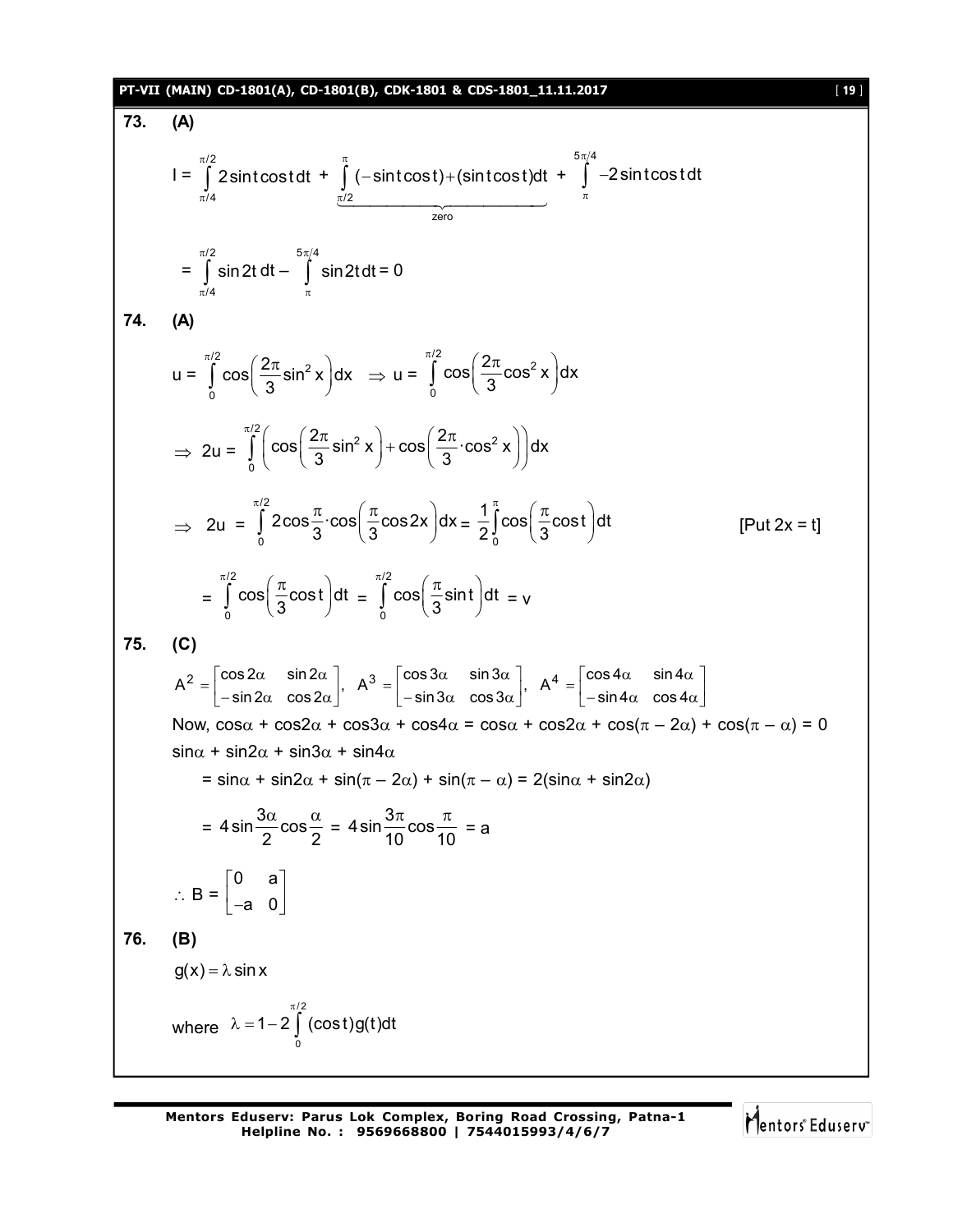### [ **20** ] **PT-VII (MAIN) CD-1801(A), CD-1801(B), CDK-1801 & CDS-1801\_11.11.2017**

$$
\Rightarrow \lambda = 1 - 2 \int_{0}^{\pi/2} \cos t \cdot \lambda \sin t dt
$$
  
\n
$$
\Rightarrow \lambda = 1 - \lambda \int_{0}^{\pi/2} \sin 2t dt \qquad \Rightarrow \lambda = 1 - 2\lambda \int_{0}^{\pi/4} \sin 2t dt
$$
  
\n
$$
\Rightarrow \lambda = 1 + 2\lambda \left[ \frac{\cos 2t}{2} \right]_{0}^{\pi/4} \Rightarrow \lambda = 1 + 2\lambda \cdot \left( -\frac{1}{2} \right) \qquad \Rightarrow \quad 2\lambda = 1 \qquad \Rightarrow \lambda = \frac{1}{2}
$$
  
\n
$$
g'(x) = \lambda \cos x \Rightarrow g'(\pi/4) = \frac{\lambda}{\sqrt{2}} = \frac{1}{2\sqrt{2}}
$$

**77. (B)**

$$
I = \int \frac{dx}{x^{29} \left(1 - \frac{6}{x^7}\right)}
$$
  
Let  $\left(1 - \frac{6}{x^7}\right) = p \Rightarrow \frac{42}{x^8} dx = dp$  and  $x^7 = \left(\frac{6}{1 - p}\right)$   

$$
I = \frac{1}{42} \int \frac{(1 - p)^3}{(6)^3 p} dp = \frac{1}{(42)(216)} \int \frac{1 - p^3 - 3p + 3p^2}{p}
$$

$$
= \frac{1}{54432} \left[ln p^6 + 9p^2 - 2p^3 - 18p\right] + c
$$

**78. (A)**

Equation of tangent at P(x<sub>1</sub>, f(x<sub>1</sub>))

$$
y - f(x_1) = f'(x_1)(x - x_1) \Rightarrow B = (x_1, 0), A = \left(x_1 - \frac{f(x_1)}{f'(x_1)}, 0\right)
$$

According to equation,  $2x_1 - \frac{1}{f'(x_1)}$ 1  $2x_1 - \frac{f(x_1)}{f(x_2)} = 4$ f' $(x_1)$  $-\frac{1}{516}$  = 4

on generalising,  $f'(x)$  $(x)$  $(x-2)$  $f'(x) = \frac{f(x)}{g(x)}$  $2(x-2)$  $=$ -

$$
\frac{dy}{dx} = \frac{y}{2(x-2)} \Rightarrow \int 2\frac{dy}{y} = \int \frac{dx}{x-2} \Rightarrow 2\ln y = \ln(x-2) + k \Rightarrow y^2 = c(x-2)
$$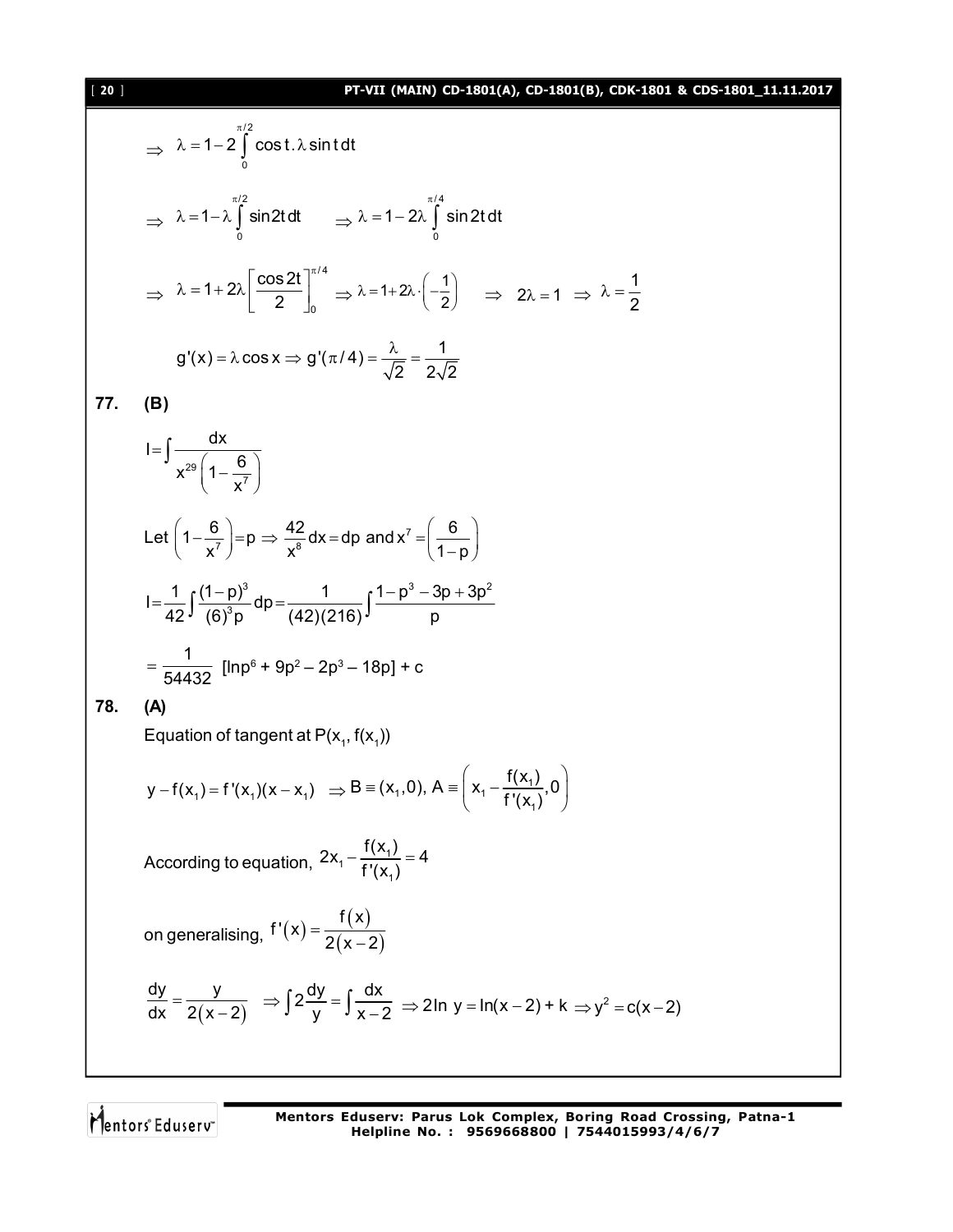

**Mentors Eduserv: Parus Lok Complex, Boring Road Crossing, Patna-1 Helpline No. : 9569668800 | 7544015993/4/6/7**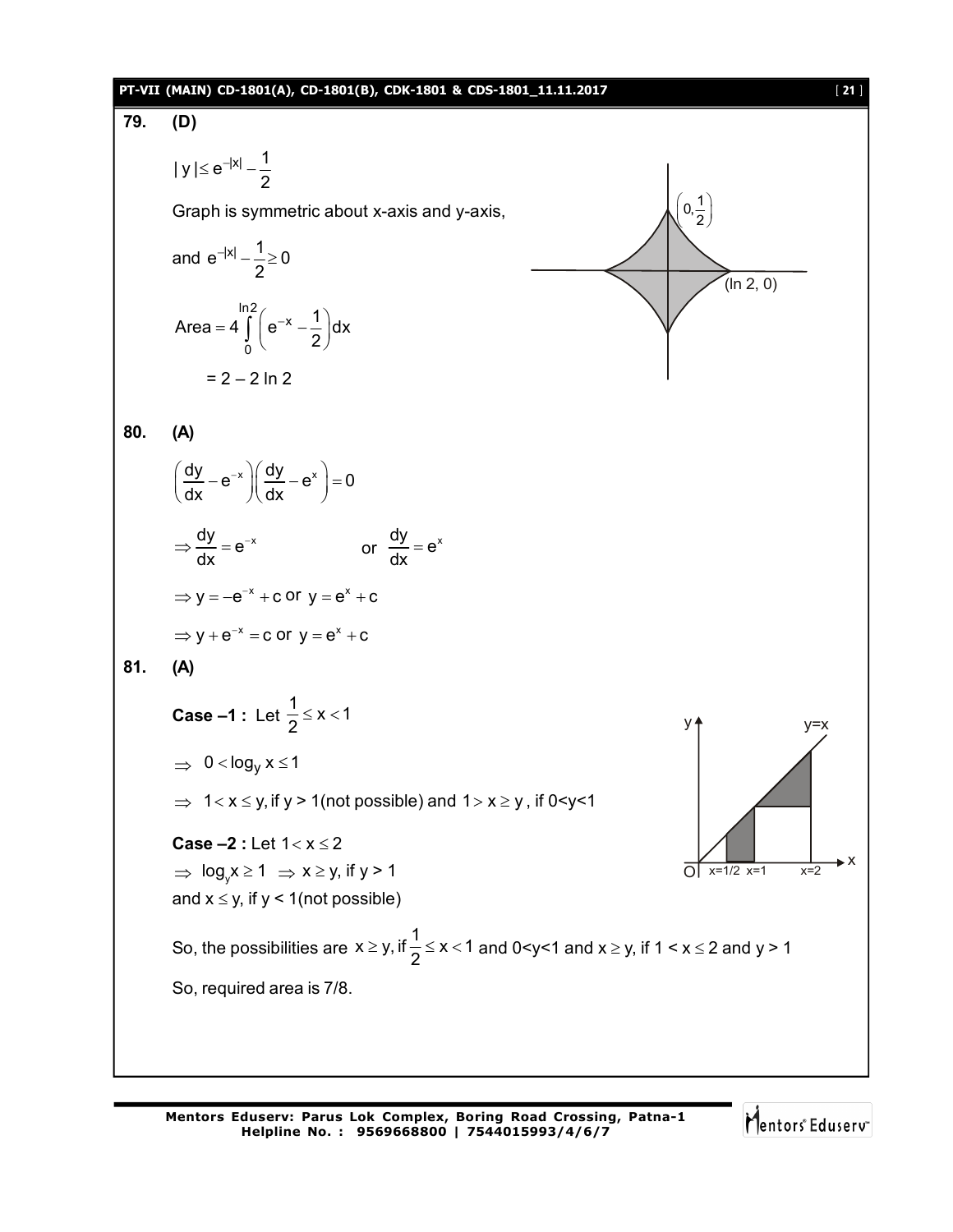[ **22** ] **PT-VII (MAIN) CD-1801(A), CD-1801(B), CDK-1801 & CDS-1801\_11.11.2017 82. (D)** Let <sup>1</sup> g(x) f (x) ; f 2 <sup>1</sup> f ( ) 2 2 f '(x) 6(2x ) 2 sinx f ' 3 2 Also g( ) 2 Now f(g(x)) = x f '(g(x)).g'(x) 1 f '(g( )).g'( ) 1 f ' g'( ) 1 3g'( ) 1 2 1 g'( ) 3 **83. (B)** (i) AB is symmetric <sup>T</sup> T T AB B A AB BA AB (II) T T T T T T T T T B AB B A B B A B B AB (iii) and (iv) Let A be skew symmetric, then <sup>T</sup> A A and T n n T A A , n N n T n n A If n is even <sup>A</sup> A If n is odd Hence A<sup>n</sup> is symmetric if n is even Hence Answer is B. **84. (D)** Rearranging the given differential eqn. 4 ydx xdy xdx 0 y 2 3 2 2 x ydx xdy x dx . 0 y y 2 <sup>3</sup> x x x dx .d 0 y y on integration, 3 4 x 1 x c 4 3 y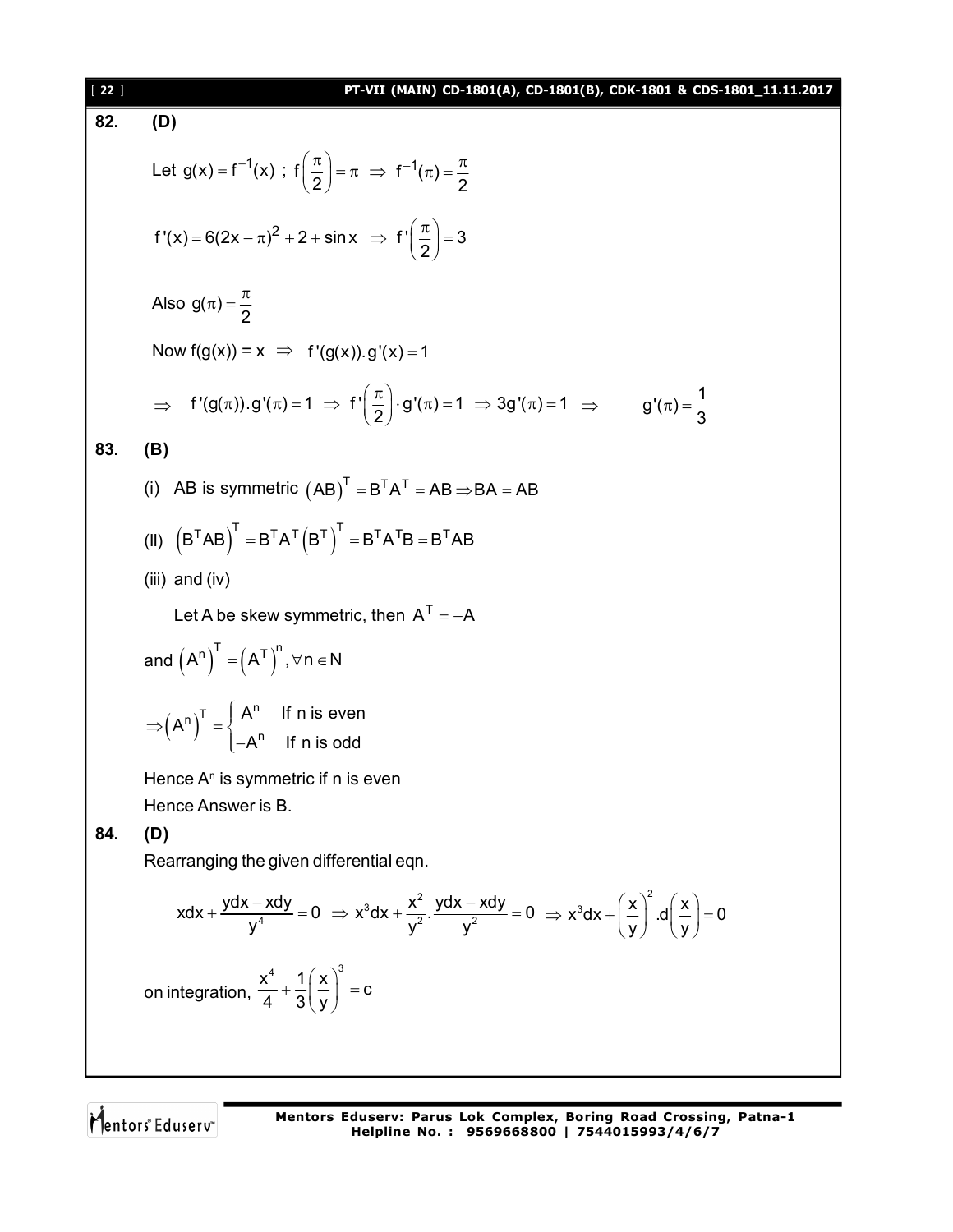# **PT-VII (MAIN) CD-1801(A), CD-1801(B), CDK-1801 & CDS-1801\_11.11.2017** [ **23** ]

85. (C)  
\n
$$
x^{2}(4ydx + xdy) = \frac{xdy - 2ydx}{x^{4} + y^{2}}
$$
\n
$$
4x^{2}ydx + x^{3}dy = \frac{xdy - 2ydx}{x^{4} + y^{2}}
$$
\n
$$
4x^{3}ydx + x^{4}dy = \frac{x^{2}dy - 2xydx}{x^{4} + y^{2}}
$$
\n
$$
d(x^{4}y) = d\left(\tan^{-1}\frac{y}{x^{2}}\right)
$$
\n
$$
\Rightarrow x^{4}y = \tan^{-1}\frac{y}{x^{2}} + c
$$
\n86. (D)  
\nWithout loss of generality, we may assume that  
\n $\dot{p} = \hat{i}, \dot{q} = \hat{j}, \dot{f} = \hat{k}$  and  $\dot{a} = x\hat{i} + y\hat{j} + 2\hat{k}$   
\n $\therefore$   $(\dot{a} \times \dot{p})^{2} + (\dot{a} \times \dot{q})^{2} + (\dot{a} \times \dot{r})^{2} = (z\hat{j} - y\hat{k})^{2} + (x\hat{k} - z\hat{i})^{2} + (y\hat{i} - x\hat{j})$   
\n $= 2(x^{2} + y^{2} + z^{2})$   
\nand  $(\dot{a} \cdot \dot{p})^{2} + (\dot{a}\dot{q})^{2} + (\dot{a}\dot{r})^{2} = (\dot{a} \cdot \hat{i})^{2} + (\dot{a}\dot{\hat{j}})^{2} + (\dot{a}\dot{\hat{k}})^{2}$   
\n $\therefore \qquad \lambda = 2$ .  
\n87. (C)  
\n $xy^{2}dx - y(x^{2} - y^{2})^{2}dx = y^{3} dy - x(x^{2} - y^{2})^{2} dy$   
\n $y^{2}(x dx - y dy) = (x^{2} - y^{2})^{2}(ydx - xdy)$   
\n $\frac{d(x^{2} - y^{2})^{2}}{(x^{2} - y^{2})^{2}} = 2d\left(\frac{x}{y}\right)$   
\n $\frac{2x}{y} + \frac{1}{x^{2} - y^{2}} = c$